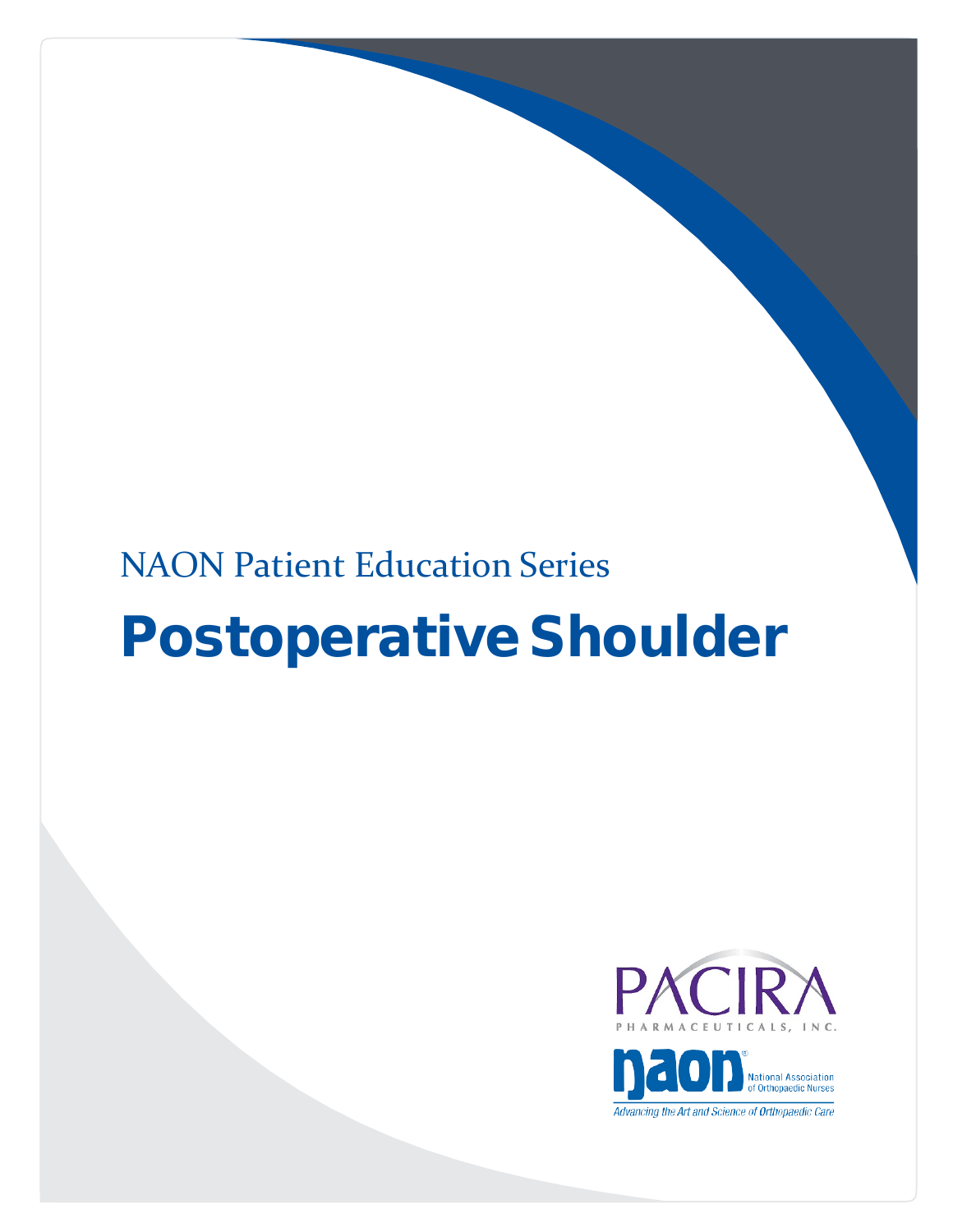

Copyright © 2013 by National Association of Orthopaedic Nurses. All rights reserved.

This publication, in its entirety or specific pages, is intended to be printed and distributed as needed topatients undergoing Shoulder Replacement. Content may not be copied and reproduced without written permission of the National Association of Orthopaedic Nurses.



Advancing the Art and Science of Orthopaedic Care

**National Organization of Orthopaedic Nurses** 330 N. Wabash Avenue, Suite 2000 Chicago, IL 60611 **Phone:** 800.289.6266 **E-mail:** naon@smithbucklin.org **Website:** www.orthonurse.org

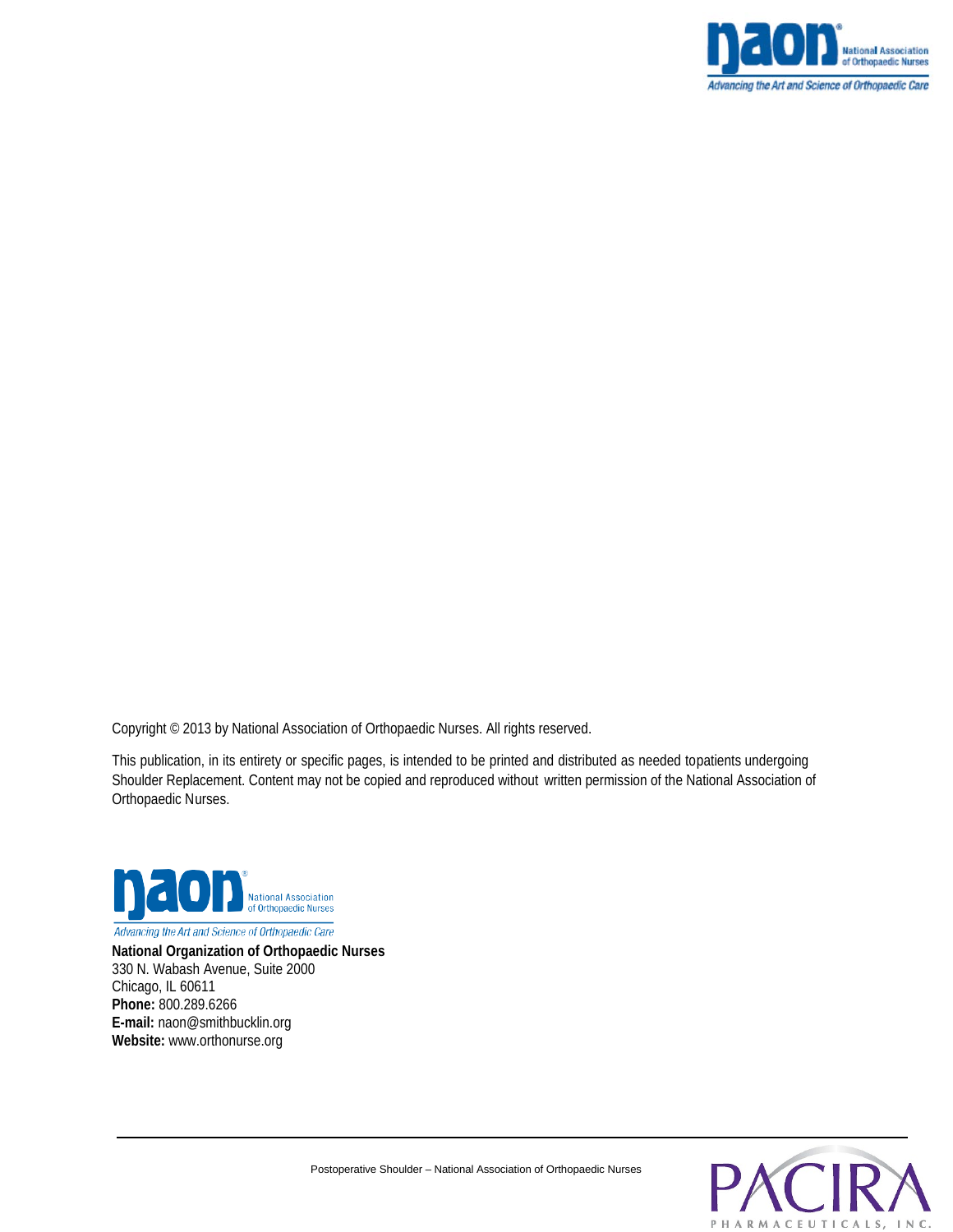

*Made possible with sponsorship by*



Pacira Pharmaceuticals, Inc. is an emerging specialty pharmaceutical company focused on the clinical and commercial development of new products to address the needs of acute care practitioners and their patients. Pacira is driven by a dynamic workforce committed to optimizing patient care and satisfaction in the acute care setting, with a special focus on improving outcomes in postsurgical pain management.

*Website: www.exparel.com/patient*

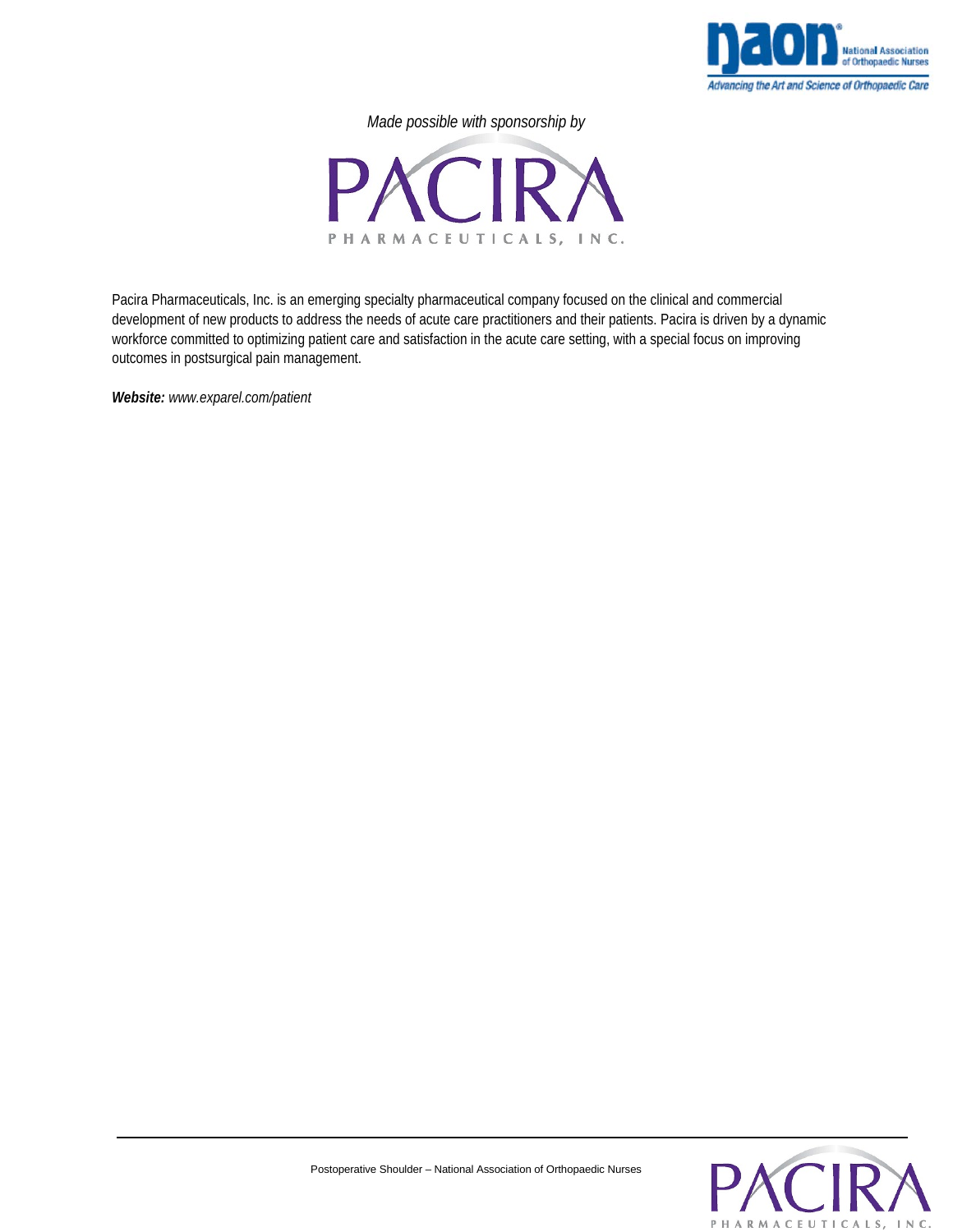

#### **Multimodal Analgesia**

Pain is generated from multiple nerve pathways in your body. To ensure the best possible pain relief after shoulder surgery, your doctors may use a pain control approach called multimodal analgesia. Multimodal analgesia means that you will receive two or more medications that provide pain relief and, when used together, more effectively block pain signals. These medications can be given by the same or different routes (such as intravenous [through a tube inserted into a vein], injections, or pills). Multimodal analgesia is geared toward reducing your pain after surgery in order to help you recover more quickly and easily.

One of the main goals of multimodal analgesia is to decrease your need for opioid medications. Opioid medications include drugs derived from the opium plant (such as morphine) and also man-made drugs designed to have similar pain-reducing effects (oxycodone and hydrocodone). Opioid medications provide effective pain relief, but taking them regularly can lead to physical dependence and, sometimes, addiction. They also may have serious side effects, such as a dangerous decrease in the ability to breathe. Using less opioid medication can help decrease dangerous side effects and also other side effects (such as sleepiness, nausea, vomiting, and constipation) that may be unpleasant for you and may interfere with your ability to participate in physical therapy.

Multimodal analgesia includes medications that you receive before, during, and after surgery. Some of these medications may be familiar to you; for example, acetaminophen (Tylenol) and nonsteroidal antiinflammatory drugs (Celebrex, Toradol, and others) are commonly given before and after surgery. Opioid medications are also used, especially when other medications do not give you enough pain relief. Another option for reducing pain after shoulder surgery is local anesthetic injection during surgery (see below for more information). When using multimodal analgesia, your doctors will choose pain medications, doses, methods of administration, and length of treatment based on your medical history, symptoms, and response to treatment.

#### **Local Anesthetic Injection**

One important part of multimodal analgesia (see above for an explanation of this term) for pain following surgery is local anesthetic injection. Your surgeon may use this procedure during your shoulder surgery. The surgeon injects a local anesthetic (similar to novocaine given at the dentist) alone or in combination with other medications into the part of the body where the surgery is taking place.

Local anesthetics block pain signals sent by the nerves to the brain. Injection of local anesthetics into the part of the body where the surgery is taking place is a simple and effective practice for controlling pain from surgical procedures. Local anesthetic injection can help reduce the pain you experience after surgery, including pain that may occur when you walk or move around. Research studies have shown that injection of local anesthetics during surgery, when used as part of multimodal analgesia; provide effective relief of pain after surgery. They may also reduce your need for opioid medications and help you to walk sooner after your surgery.

Of the medications used for local anesthetic injection, ropivacaine and bupivacaine are among the most common. A concern with these medications is that they are short acting, so their pain-relieving effects may not last long enough after surgery. One alternative is a long-acting form of bupivacaine that slowly releases medication at the injection site and may provide pain relief for a longer period of time. Your surgeon will decide the best combination of medications for local anesthetic injection during your surgery, if this technique is used.

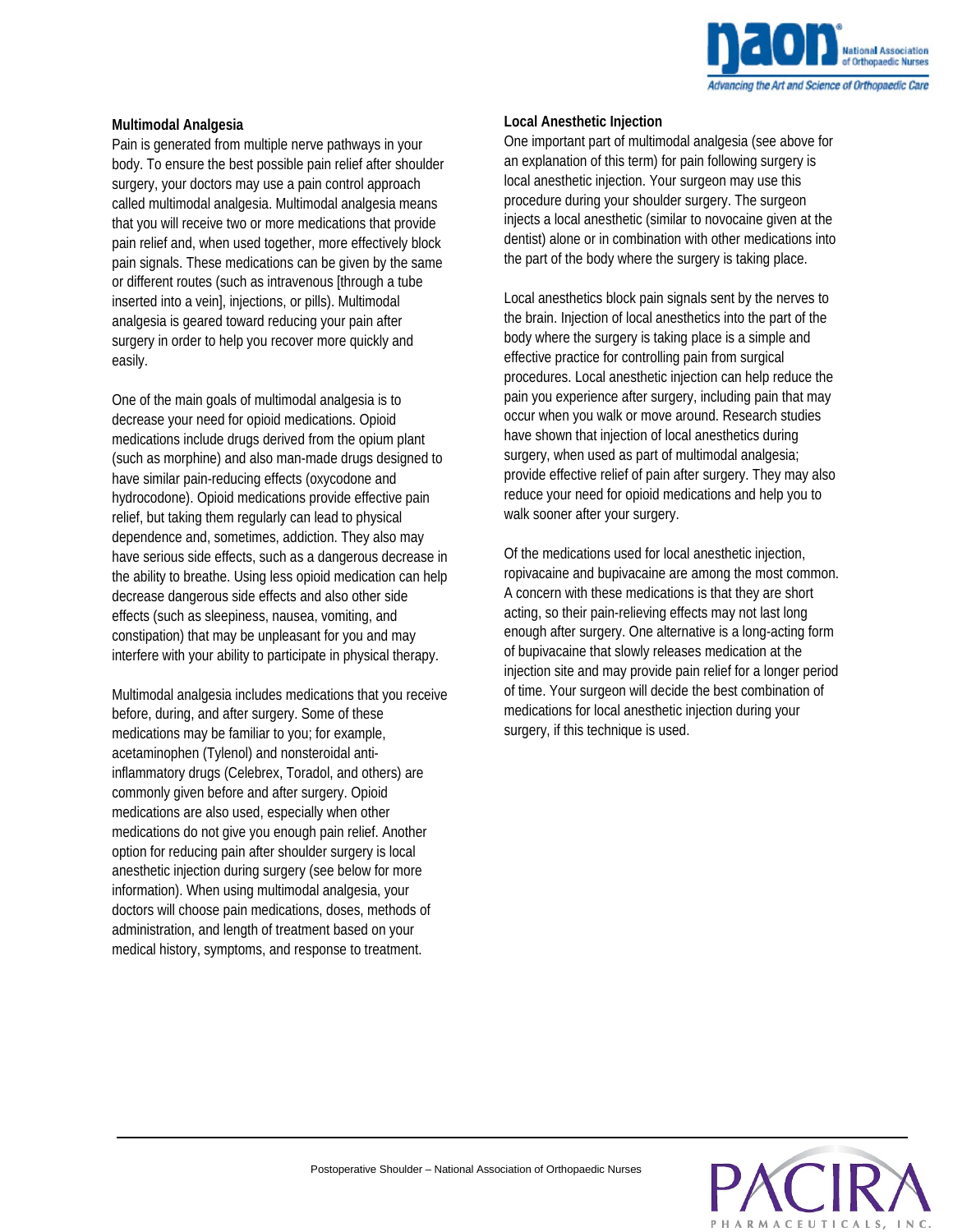

## Table of Contents

- **1. General Information** Welcome and Purpose Introduction to Shoulder Surgery Frequently Asked Questions about Shoulder Surgery Your Health Care Team
- **2. Before Surgery Checklist**
	- 6-8 Weeks Before Surgery
	- Advanced Health Care Directive
	- Assistance
	- Blood Donation
	- Dental Exam
	- Diet
	- Equipment
	- Home Preparation Checklist
	- Pre-Surgical Medical Appointments
	- Smoking
	- Weight Loss
	- Work
	- 10-14 Days Before Surgery
	- Church or Synagogue
	- Mail
	- **Medications**
	- Several Days Before Surgery • Bills
	-
	- Clean
	- Groceries and Supplies
	- **Infection**
	- **Transportation**
	- 1 Day/Night Before Surgery
	- Pack
	- Do's and Don'ts

## **3. Hospital Care**

- Day of Surgery
- Activity
- **Breathing**
- **Circulation**
- Pain Control
- Food/Fluids
- Going to the Bathroom
- Wound Care

Day after Surgery to Discharge When You Are Discharged from the Hospital Special Considerations for Shoulder Replacements Your First Day at Home How to Cope in the First Week

- **4. Caring for Yourself at Home** Anticoagulant Medication Body Changes Coping with Stress Discomfort Equipment Incision Care and Dressing Changes Intimacy
- **5. Preventing/Recognizing Potential Complications** Infection Blood Clots Weight Loss

## **6. Postop Exercises, Goals, and Activity Guidelines**

Arthroscopic Acromioplasty Arthroscopic Rotator Cuff Repair Arthroscopic Debridement of Labral Tears Arthroscopic Labral Repair Open Shoulder Stabilization Surgery Shoulder Replacement Surgery Exercises

## **7. Activities of Daily Living with a Sling or Immobilizer**

Wearing a Shoulder Immobilizer or sling When to Wear the Sling Putting on the Sling Taking off the Sling Care while Wearing the Sling Bathing Feeding **Transferring** Sleeping Kitchen Activities Housework

## **8. Appendices**

 Anesthesia Options Living Will Blood Donation Important Numbers Appointment List Notes and Additional Questions

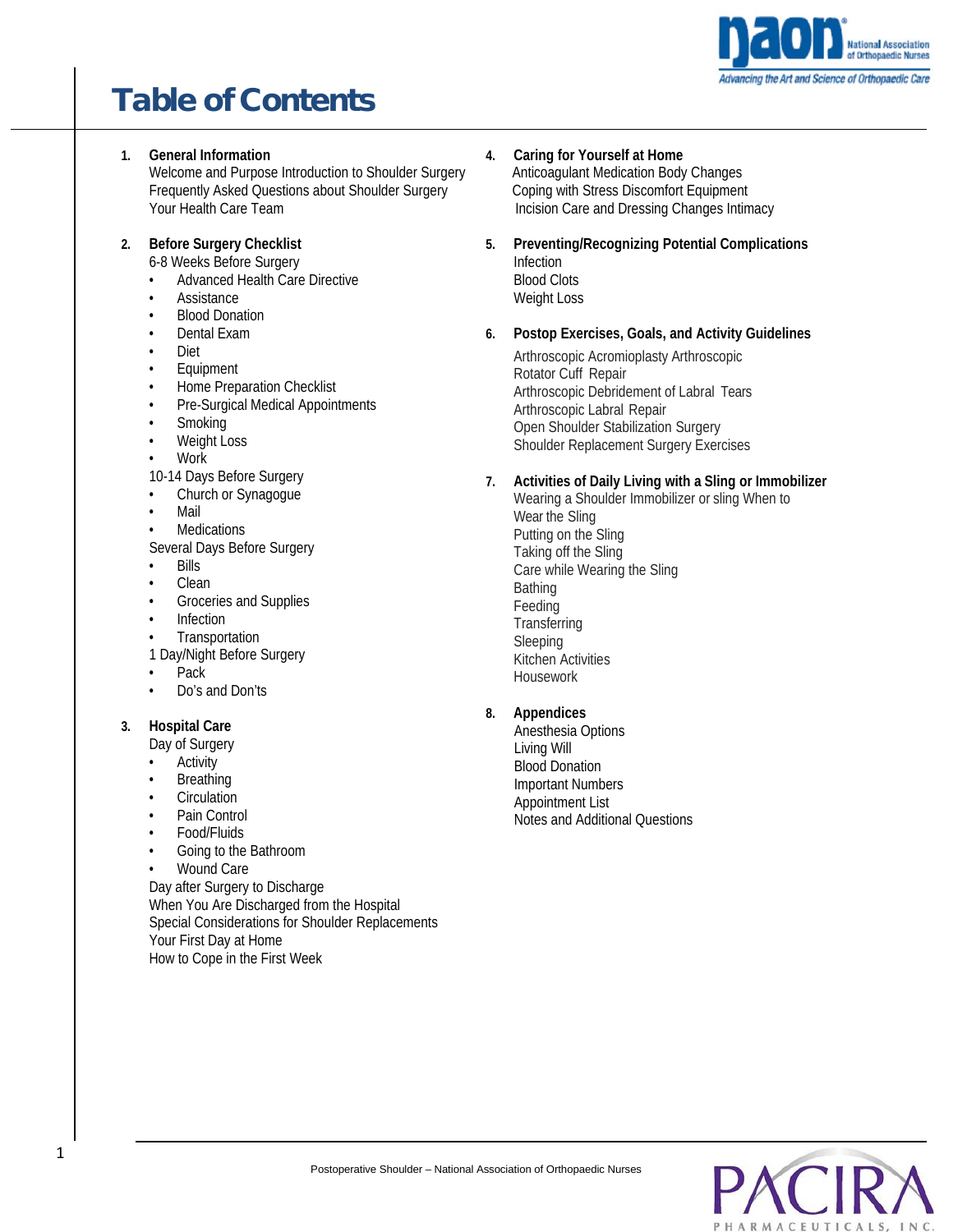

## General Information

## **Welcome and Purpose**

Welcome to your shoulder surgery patient education. This information will help you learn what to expect from your experience with shoulder surgery

Shoulder problems are a common reason for people to seek medical attention. As many as 7.5 million people per year visit their doctor's office in order to be evaluated for shoulder issues. Symptoms may include stiffness and inability to move the shoulder joint normally. There may be arm weakness or pain that prevents you from performing your work or daily activities. You may feel a popping, grinding or

sliding of the shoulder joint. Injury to the shoulder can occur during activities involving repetitive overhead motion in sports, or from everyday activities that include reaching. Shoulder pain, stiffness and weakness can also be the result of wear and tear on the shoulder joint, which progresses over time.

Some shoulder problems may be managed with non-surgical treatments. However, if you and your orthopaedic surgeon have determined that shoulder surgery is necessary; your surgeon will discuss which type of procedure will be used to treat your particular shoulder problem.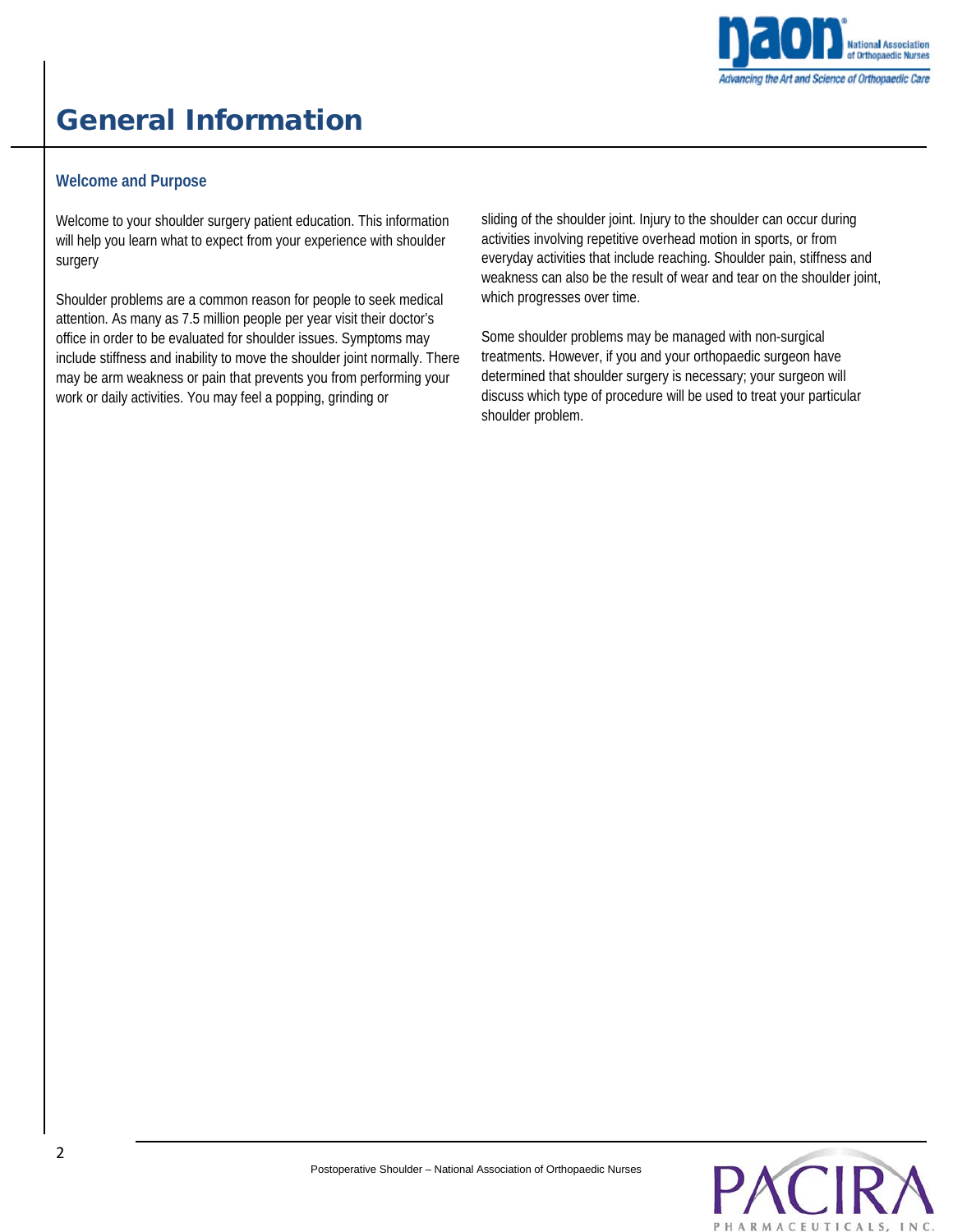

## **Introduction to Shoulder Surgery**

How your shoulder works:



*National Institute of Arthritis and Musculoskeletal and Skin Diseases (NIAMS)*

The shoulder joint is the most flexible of all of the body's joints. When it is functioning normally, this flexibility allows movement of the arm in almost every direction through a full range of motion. When there is damage to any of the structures in the shoulder, this makes movement difficult and painful.

The shoulder is a ball-and-socket joint. The ball portion is found at the top of the arm bone, which is called the head of the humerus. This fits into the socket, which is called the glenoid. This ball and socket makes up the glenohumeral joint. The glenoid composes part of the shoulder blade, which is called the scapula. This area is a common site for arthritis to form. Arthritis results in narrowing of the joint space and causes stiffness and pain. Shoulder replacement may be an option for pain management and improving movement.

The bone known as the acromion sits above the ball and socket and protrudes over the shoulder joint. This area is prone to the development of bone spurs. If non-surgical treatment is unsuccessful, surgery may be necessary to remove bone spurs and repair the rotator cuff muscles that surround the shoulder joint.

A structure known as the acromioclavicular (AC) joint, next to the acromion, connects the collarbone, also called the clavicle, to the scapula. This area is a common place for shoulder instability and separations to occur. Surgery is usually advised for repeat shoulder dislocations.

The labrum is a strong rim of fibrous tissue that lines the shoulder socket. It functions to help maintain a stable fit for the head of the humerus in the shoulder socket. Shoulder ligaments also attach to the labrum. A tear in the labrum can occur from trauma to the shoulder from a fall on an outstretched arm or actions of sudden pulling, tugging, or forced reaching.

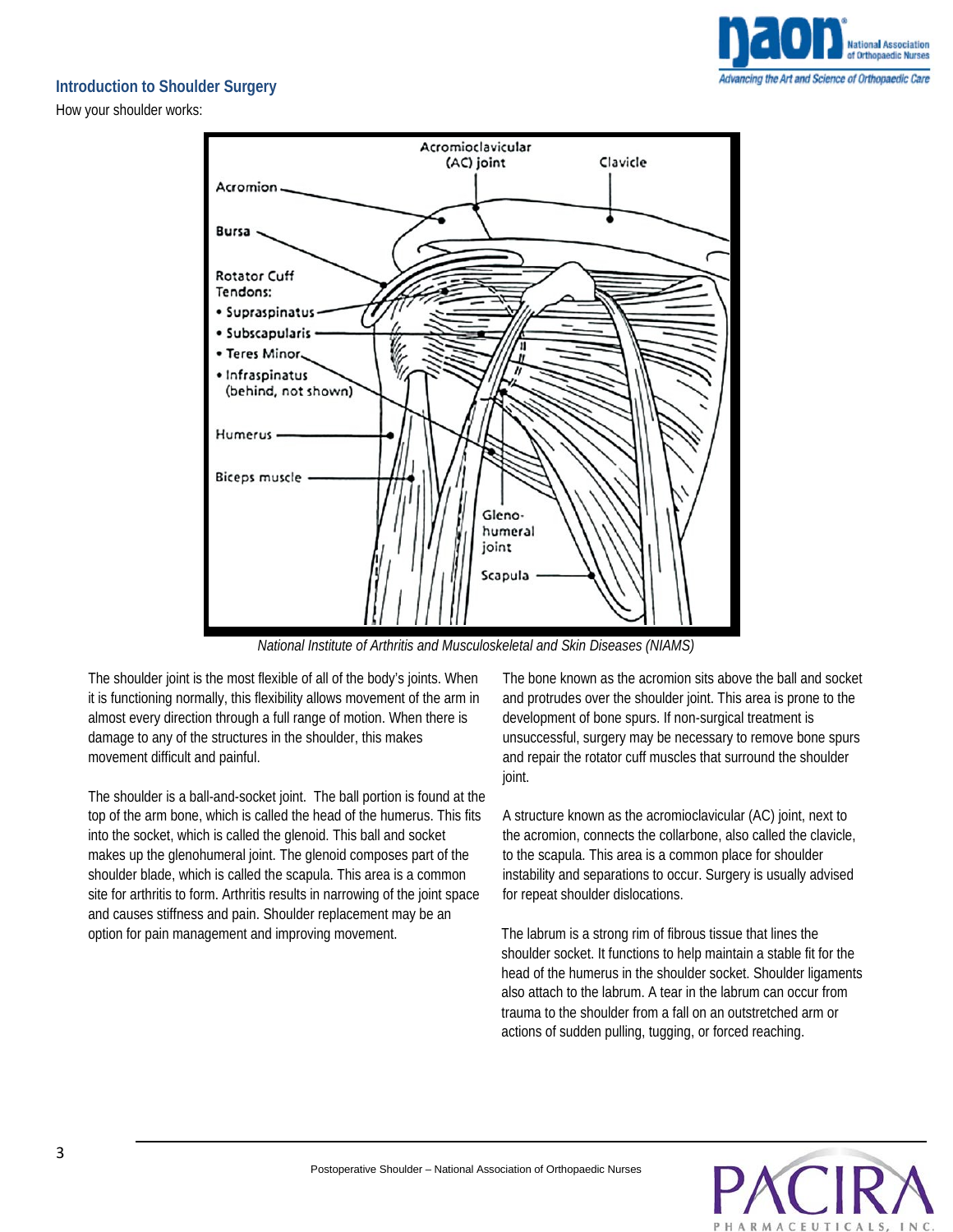

A fluid filled sac, called the bursa acts as a cushion. An impingement, or pinching, syndrome can happen if the bursa and tendons become swollen or inflamed (bursitis). The impingement can also occur when the shape of the acromion causes it to press against nearby structures. This results in irritation and torn tissue. If conservative measures with medication and therapy are unsuccessful, your surgeon may need to surgically correct these problems as they interfere with normal shoulder function.

The shoulder joint is surrounded by four muscles, known as the rotator cuff. This group of muscles allows the arm to rotate in and out, as well as up and overhead. Strong fibrous bands of connective tissue, known as tendons, attach the rotator cuff muscles to the top of the arm bone (humerus).

The rotator cuff muscles also work to maintain the position of the shoulder in its socket. Repetitive overuse activities, such as reaching and throwing with sports can cause irritation, swelling, and tearing of tissue. Fraying of the tendon may occur as we age. The tendons may be weaker from prior injury and in danger of being torn again. Although a rotator cuff tear can happen at any age, the average age reported is 65 years old.

Injury to the rotator cuff causes weakness and stiffness, impairing the ability to raise the arm over the head, depending on whether there is a partial tear or a complete tear.

Another important shoulder muscle is the Deltoid. The deltoid muscle serves as the largest and strongest muscle of the shoulder. It is responsible for lifting the arm out to the side. It also helps to stabilize the shoulder to prevent dislocation. If conservative measures with therapy are unsuccessful, your surgeon may need to surgically correct these problems as they interfere with normal shoulder function.

## **Surgical Options**

Shoulder surgery can be done either through an incision (open surgery) or through a tube with special instruments inserted into the shoulder joint (arthroscopy). Open surgeries may allow better visualization. Arthroscopic surgery allows the surgeon to work around structures rather than cutting through tissue and suturing it back to get to the damaged area. Open surgeries tend to be more painful, often requiring overnight hospitalization for pain control. People who have arthroscopic surgery can often have the procedure performed as an outpatient and go home the same day.

**Arthroscopic or Open Repair of Rotator Cuff Tear** Surgery to repair a torn rotator cuff may involve re-attaching the tendon to the upper arm bone. A partial tear may only need a procedure called a debridement, where structures are smoothed out. A complete tear often is repaired by stitching the two sides back together.

This surgery may be recommended by your surgeon when your pain does not improve with non-surgical treatments. If you are involved in sports or are very active your physician may recommend surgery as well. Based upon your discussion with your surgeon one of three options may be recommended. In an open repair, the surgeon makes an incision over the outside of the shoulder, and exposes the rotator cuff so that it can be repaired. The incision is usually a few inches long.

Commonly, arthroscopic repair is done. With this surgery, the surgeon makes numerous small incisions around the shoulder and uses a scope tube with a camera (arthroscope) to visualize the area. Specially designed instruments are inserted in order to make repairs. You will see several small incisions, rather than a large incision.

A mini-open repair may also be used. The surgeon performs an arthroscopy to visualize the structures inside the shoulder, and correct damage in the joint using special instruments. Then a small incision, typically about 1-2 inches long, is made, and open repair of the rotator cuff is performed.

All three surgical options are reported with a high level of patient satisfaction, pain relief, and return to mobility. Completing your exercises and following your rehab program is essential to getting the best results. You can improve your chances of complete healing by stopping smoking or other tobacco use and eating a nutritious diet.

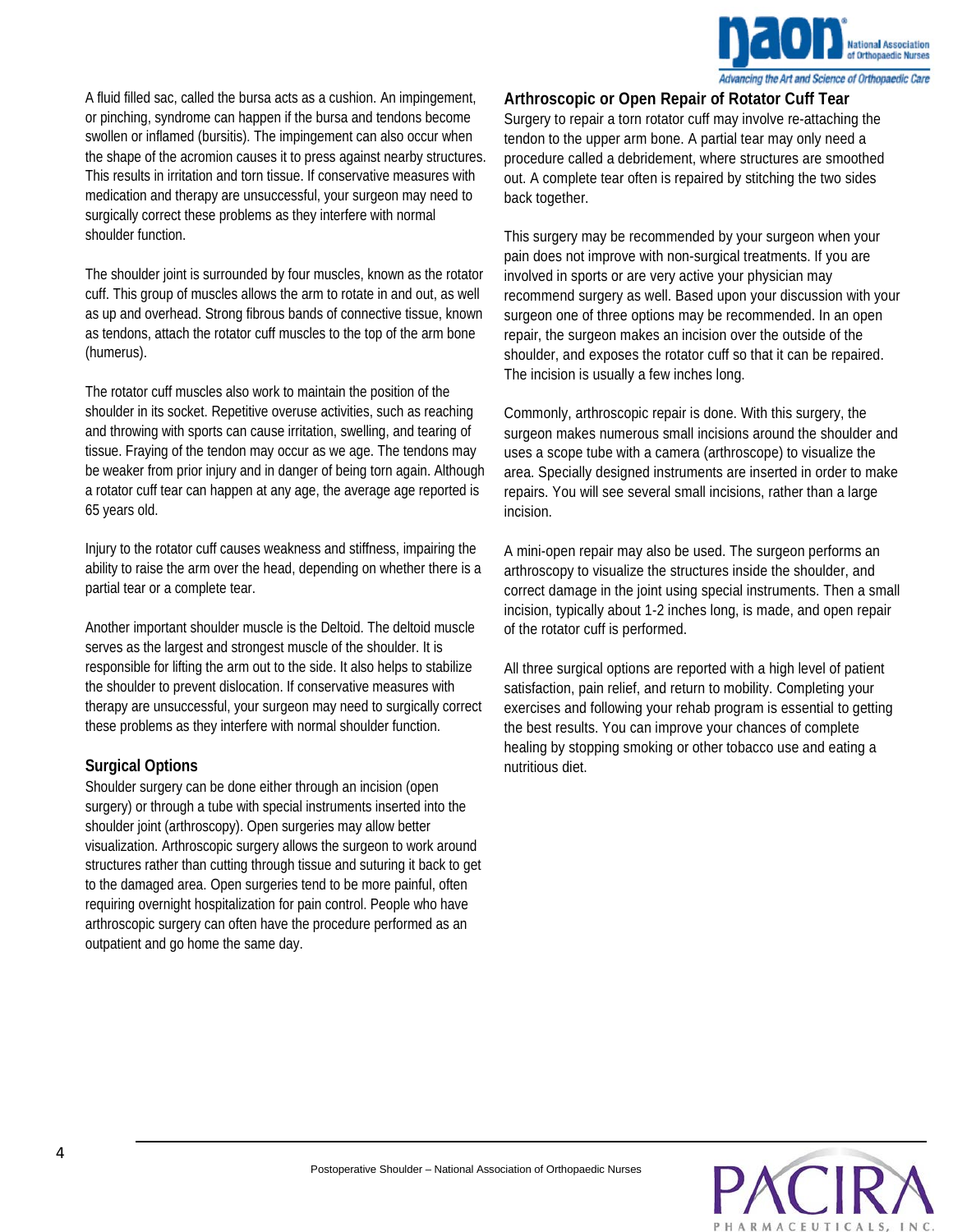

## **Arthroscopic Acromioplasty (Subacromial Decompression or bursoscopy)**

The top front part of the rotator cuff may impinge on a ligament, causing frayingand painful degeneration. This surgery is used to relieve the pressure due to severe impingement syndrome. With impingement syndrome the tendons become irritated and inflamed. This can result in weakness, pain, and loss of function.

The surgeon makes numerous small incisions around the shoulder and uses an arthroscope and camera to visualize the area. This surgery releases the area of impingement and improves patients' mobility. Normally most patients have a dramatic relief in symptoms after the surgery is completed. Postoperative rehabilitation is very important and most patients have a resolution in symptoms after a fewmonths.

## **Bone Spurs**

Most bone spurs cause no signs and symptom and may not be detected until seen on an X-ray is performed Bone spurs can cause pain and loss of motion in your joints aswell as swelling and tears in your rotator cuff(tendinitis). This can be repaired by using anarthroscopic procedure.

## **Modified Bankart Reconstruction (reconstruction of the capsule and labrum)**

This procedure is to correct an unstable shoulder Two things are accomplished with this procedure; it re-attaches the ring of cartilage in the shoulder (labrum) and tightens loose ligaments. Typically, this is anopen procedure. However, there are newertechniques that allow surgeons to perform this repair using an arthroscopic procedure (called arthroscopic Bankart reconstruction or arthroscopic suture capsulorraphy).

Data shows that there is less pain and complications after surgery and that success rates are similar to open procedures. Thereareseveralproceduresusedtohelpstabilize the shoulder, including the DuToit stapling ofthe torn capsule back to the glenoid bone. Other repairs may be with pins, screws, or cutting bone and changing the route of thetendons.

## **Correction of Anterior Shoulder Dislocation**

Ninety-five percent of shoulder dislocations occur when the head of the arm bone (ball) comes out of the socket toward the front (anterior), often after a fall backwardson outstretched hand. Posterior and Inferior (downward) dislocations rarely occur. Although many dislocated shoulders can be put back in place initially, recurrent dislocations may require surgery to help stabilize the shoulder.

A dislocated shoulder usually results in severe pain and loss of function. Tendon, ligament or nerve injury may occur with the dislocationor while putting the ball and socket back in place. Watch for numbness, weakness and any change in the ability to feel or move your lowerarm or hand Notify your nurse or physician immediately if this occurs. Severe pain stopsalmost immediately once the shoulder joint is back in place.

## **Total Shoulder Joint Replacement Surgery (Total Shoulder Arthroplasty)**

Shoulder joint replacement surgery, or shoulder arthroplasty, may be performed to relieve pain, stiffness and the decreased ability to function normally. Severe shoulder dysfunction results from loss of cartilage that normally lines the joint and allows for smoothmovement of the head of the humerus insidethe glenoid. Cartilage may progressively wearaway over time or can be damaged due to injury. This results in diminished joint function.Shoulder replacements are done for the following problems:

- Various types of arthritis: degenerative joint disease (osteoarthritis), rheumatoid, or post-traumatic
- Disruption of the blood supply to the head of the humerus (avascular necrosis)
- Severe arthritis in combination with large rotator cuff tears that cannot berepaired (rotator cuff arthropathy)
- Severe fractures

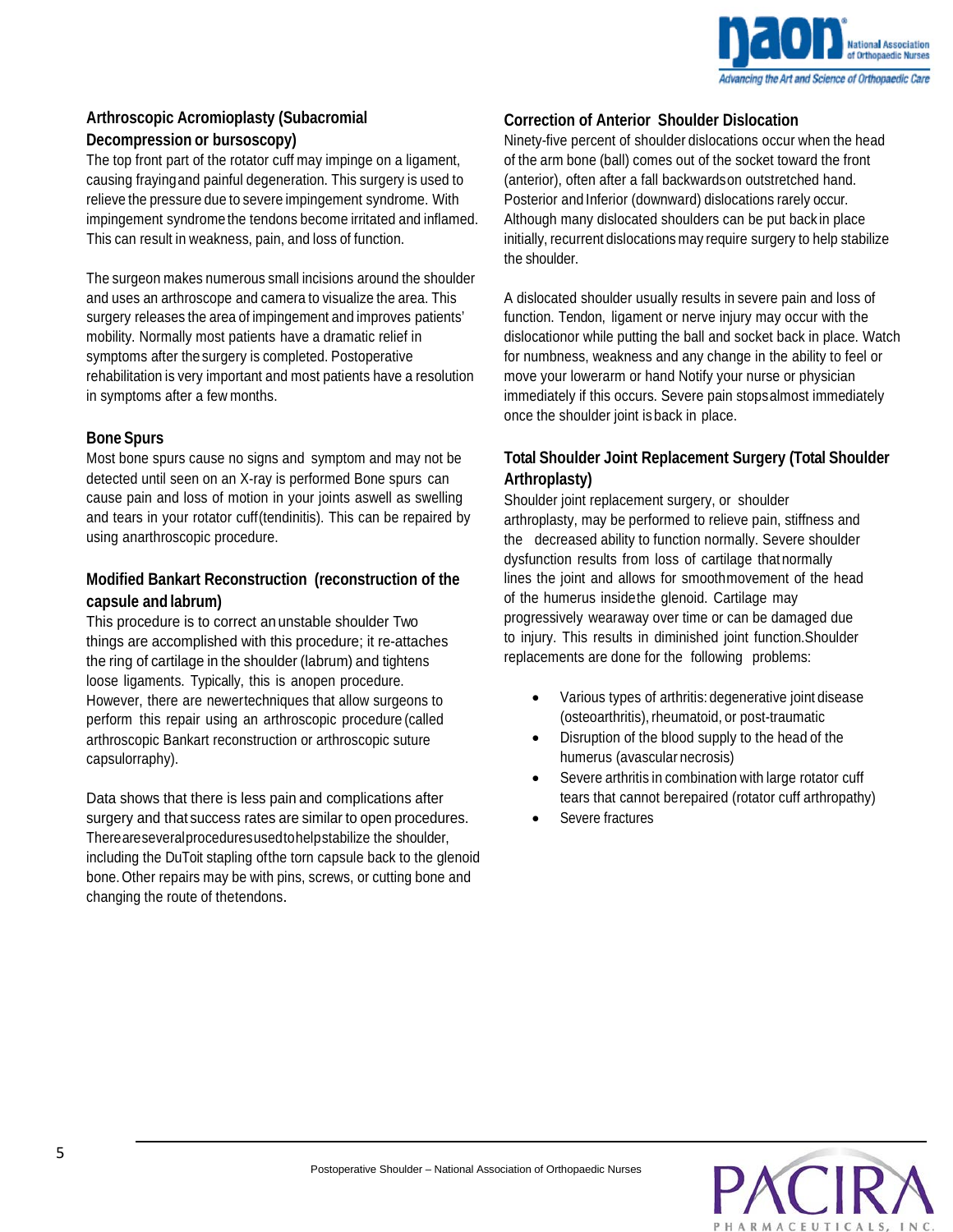

## Conventional Total Shoulder Replacement







The type of shoulder replacement your surgeon performs depends upon the extent of the abnormality affecting the shoulder. Conventional total shoulder replacement is generally performed when cartilage is

totally worn away, yet the rotator cuff tendons are in good condition. This type of shoulder replacement also relies on the rotator cuff muscles to move the arm. The system is modular, which allows the best fit possible. The arthritic head of the arm bone is replaced using a metal stem and highly polished metal ball. The socket is replaced with a plastic durable material.

There are various types of implants available. Your surgeon will determine the appropriate type for you with the goal of eliminating shoulder pain, improving movement, and allowing a return to normal activities.

Reverse Total Shoulder Replacement is performed when there is damage to the rotator cuff, resulting in inability of these muscles to help move the arm properly. The positions of the components of the reverse total shoulder prosthesis are switched, in relation to how they are implanted in the conventional total shoulder procedure. The pieces include a durable plastic socket that is connected to the upper part of the arm bone and a metal ball that is attached to the shoulder bone. The goal of this surgery is to alleviate pain and to improve the ability to lift the arm up. The reverse total shoulder replacement relies on the deltoid muscle to provide movement to the arm, rather than the torn rotator cuff muscles.

## **Partial Shoulder Replacement (Hemiarthroplasty)**



A partial shoulder replacement or hemiarthroplasty may be performed in the case of a severe fracture.



A prosthesis specifically designed for fractures is utilized. In this procedure, the damaged head of the humerus is removed and replaced with a new metal ball that is fixated on a stem. The stem extends into the canal of the arm bone.

**PACIR**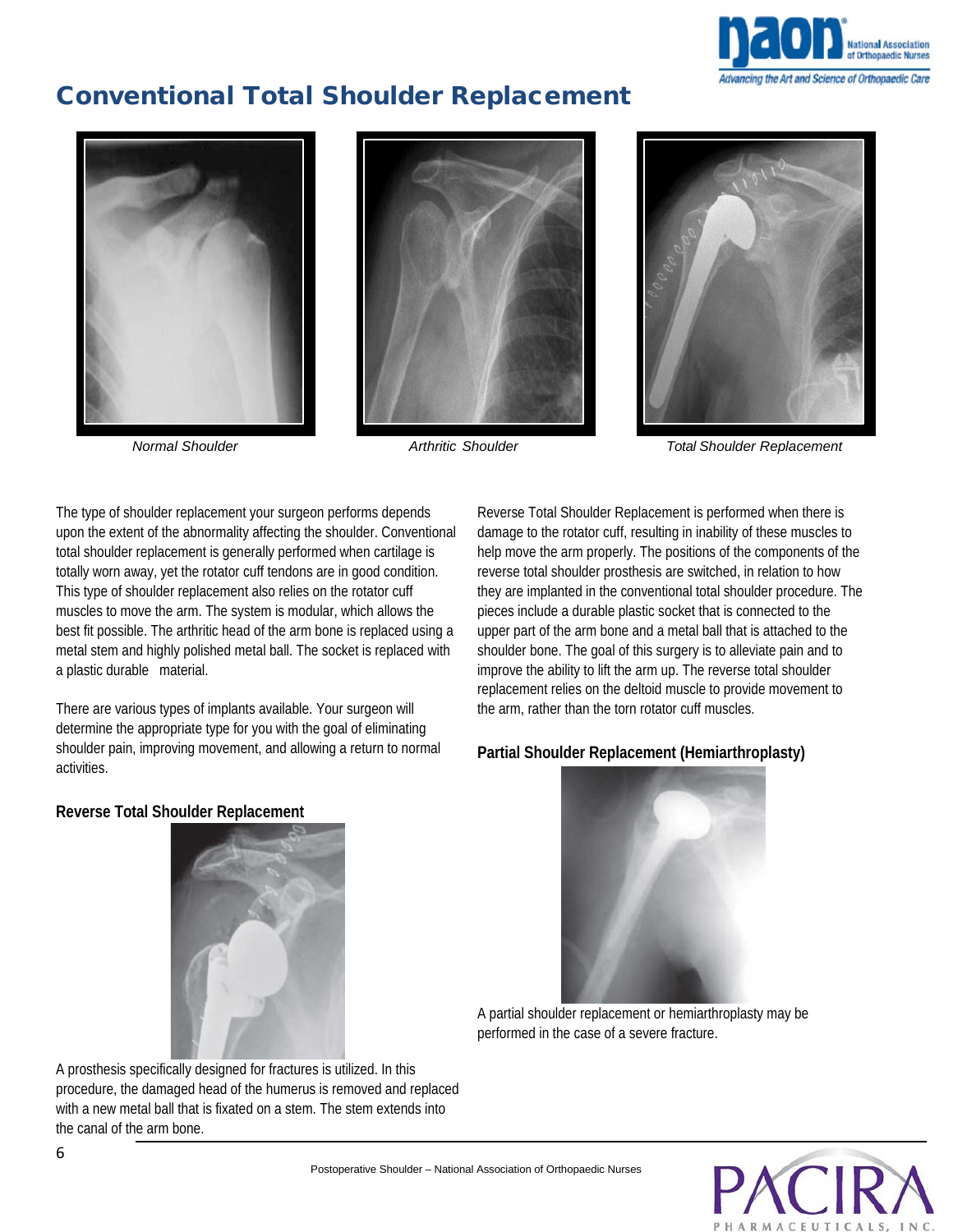

## **Partial Shoulder Replacement Resurfacing**



A partial shoulder replacement with resurfacing may be performed in cases where there is severe arthritis, yet a total shoulder replacement is not needed. There are various types of prosthesis for partial shoulder replacement with resurfacing.

Your surgeon will determine the best type of surgery for you, depending on the condition of your shoulder joint and your particular activity abilities and needs. These are two types of shoulder resurfacing procedures. Your surgeon will discuss with you whether these options or others best fit your situation:

- The damaged humeral head may be replaced with a smooth metal cap implant placed over it. In this procedure, the socket is smoothed out and resurfaced into a shape that matches the surface of the implant, so that movement is easy.
- The glenoid socket may be replaced and the head of the humerus is smoothed and resurfaced.

## **Frequently Asked Questions about Shoulder Surgery**

A well-informed patient is one who will be able to take an active part in their care and rehabilitation. Knowing what to expect before, during, and after surgery can help you to recover more quickly. It can also assist you and your caregiver to avoid and recognize potential problems. There are common questions patients have about shoulder surgery. Answers to some questions are listed below. However, it is best to discuss specific questions with your surgeon. Note that some questions have a reminder to do just that.

#### *Why do most people have shoulder surgeries?*

One reason is to have less pain, depending on the exact surgical procedure that is needed. Other reasons may include range of motion and ability to complete your normal daily activities. Activities such as dressing, grocery shopping, and others are pleasant when they become easier and less painful. Many people feel improved quality of life overall.

#### *What are the major risks related to shoulder surgery?*

The same risks for any surgery apply to shoulder surgery. That's why it is important to be in good general health before you have an elective surgery. Rare nerve injury or fracture of the bone, while inserting hardware or implants, can occur. Prophylactic antibiotics decrease the chance of infection. Medication or mechanical devices that help circulate blood in your legs may be used if you are at risk for blood clots. Discuss any history of blood clots or other concerns you might have with your surgeon.

## *What do I need to do to prepare for my surgery?*

You may be asked to come to the hospital before your surgery to register and have tests. You will be told not to eat or drink anything after midnight the night before your surgery. On the day of the surgery you need to arrive at the hospital about 1-2 hours before the scheduled surgery time. You will be taken to a pre-surgery area. You may be given medicine to help you relax. When your surgery team is ready, you'll be taken to the operating room and your anesthesia is started.

#### *Am I too old for this surgery?*

Age is not an issue if you are in good health and want to continue living an active life. You may be asked to see your primary care doctor about your overall health and readiness for surgery.

## *Will I need a blood transfusion?*

You may need blood during or after surgery. Discuss with your surgeon if there is a need or plan to donate or use banked blood. In many hospitals, you or a family member can donate blood that will be used during your shoulder surgery. Banked blood is considered safe, but you may want to use your own. Other options and medications are available to patients prior to surgery that may help decrease the need for a blood transfusion.

*\*Discuss need for blood with your surgeon.*

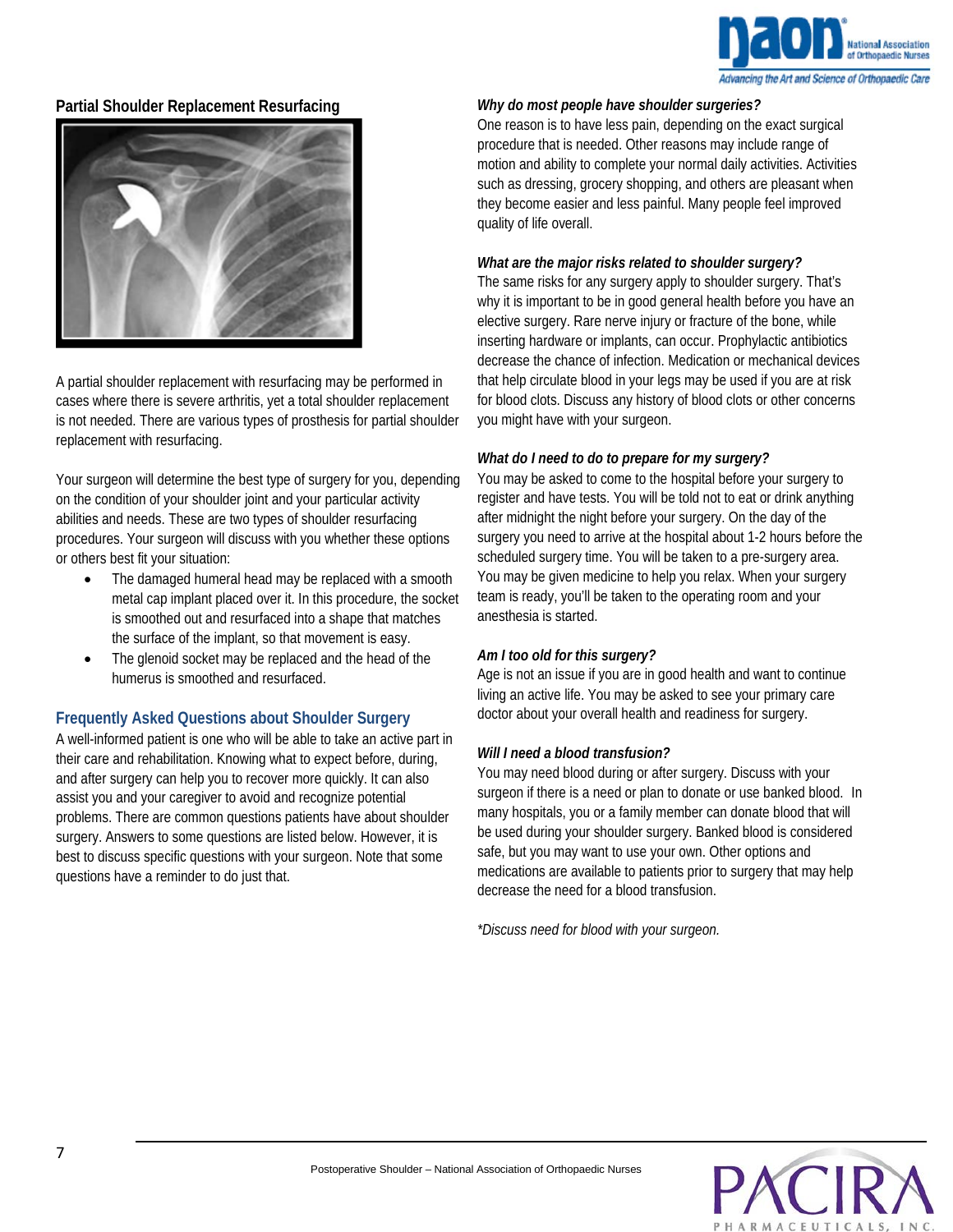

## *Will I be put to sleep for surgery?*

General anesthesia is given to you for your surgery. General anesthesia allows you to sleep. A nerve block may be administered before the surgery as well. A local anesthetic is injected near the nerve as they exit from the neck region. Many times patients find that this helps better control their pain after surgery. Several factors are included to decide which type of anesthesia is best for you:

- Past experience with surgery
- General health and physical condition
- Reactions or allergies you have had to medications or latex
- Risks of each type of anesthesia
- Input from your surgical team and you

*\*Discuss this with your anesthesiologist/nurse anesthetist.*

#### *How long will my surgery last?*

Time often depends on the equipment and anesthesia as well as the specific shoulder surgery that you will have. Some time is also spent preparing you for surgery and anesthesia.

#### *Will I have pain after surgery?*

Pain is an individual response, it varies greatly. You have a right to have your pain addressed. Most facilities use a 0-10 pain scale, 0= no pain to 10 is the worst pain ever Pain medication in your vein (IV) is very potent but it doesn't last as long a medication by mouth. If you require IV medication, you will need close monitoring in the hospital. Pain medication works best when you take it before your pain is too severe. If your medication by mouth contains acetaminophen (tylenol/apap), do not take any additional medication with acetaminophen in it. Too much acetaminophen can damage your liver.

Do not "tough it out". If your pain is too great, you may not be able to do the exercise or activity required to recover quickly from surgery.

#### *What happens after the surgery is completed?*

After surgery, you'll go to the post anesthesia care unit (PACU) or recovery area. Once the anesthesia has worn off and you are stable you will either be transferred to the nursing floor or you will be prepared for home (depending on the surgical procedure).

#### *When can I get up?*

When you awake and clear headed after surgery you our may get up with assistance. It's common to get dizzy when up so call for assistance until you know if you will stay clear headed and steady.

#### *When can I shower?*

You can shower with assistance when approved by your surgeon. Protection of your incision during showers will be discussed with you.

Do not get in a pool or tub where water will soak into or around your incision, infection could occur.

#### *How long will I stay in the hospital?*

Most patients go directly home after they recover from the surgery. The amount of time you are in the hospital will depend upon the type of shoulder surgery needed. For example- for an arthroscopy, you are generally allowed to go home on the day of the procedure, after your surgeon determines that you have recovered from the surgery. For a total shoulder replacement, you may need to be in the hospital 1-2 days, depending on your progress and your surgeon's assessment. After discharge from the hospital, some patients may need to spend a few extra days in a hospital-like setting, or rehabilitation center. There are reasons that patients may not go directly home. These may include: pre-existing medical conditions that limit progress or if there is not enough help at home, which creates concerns for safety and risk for falling. Those types of situations may confirm the need for a temporary stay elsewhere. The hospital Case Manager/Discharge Planner will work with you and your surgeon to assure that appropriate discharge plans are in place. It is important that you and any significant others take an active role in this planning process.

## *Will I need physical therapy at home or will I need to do anything special for my shoulder?*

The initiation, duration and type of therapy depend upon the type of shoulder surgery performed and your surgeon's specific recommendations.

Most patients continue therapy independently at home after surgery. Physical Therapy may be started immediately after the operation, or may take up to 4 weeks to start. This depends upon the type of surgery involved. It is a good idea to check with your insurance company, before surgery, to find about your benefit for therapy coverage.

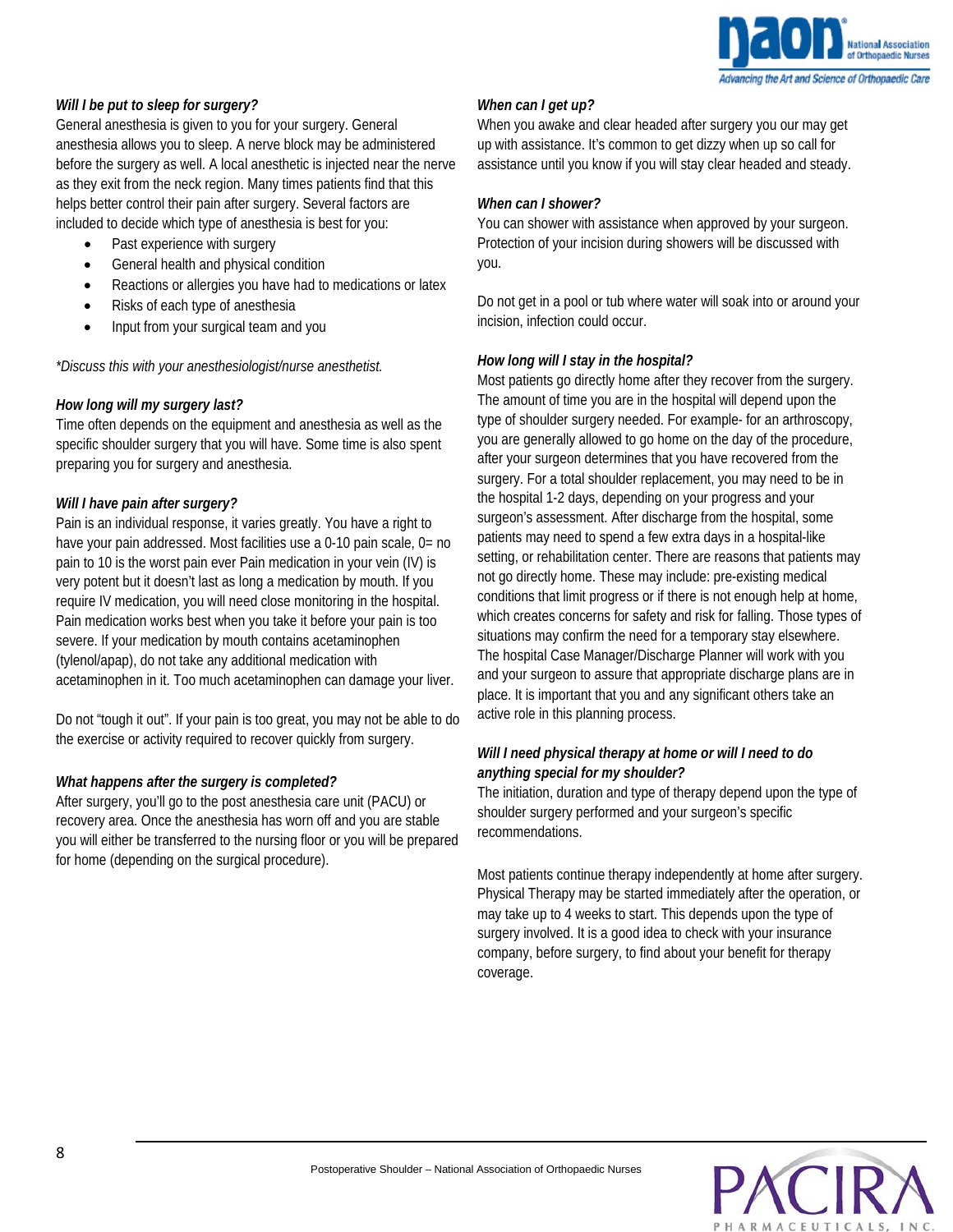

#### *Should I exercise before my shoulder surgery?*

Your doctor may want you to perform exercises or therapy to boost your overall strength and conditioning before your surgery. This will depend upon the type of shoulder issue being treated. If surgery is being done on your dominant arm, it is helpful to practice doing basic hygiene activities with the non-surgical "good" hand.

#### *\*Please discuss physical therapy with your surgeon*

#### *Will I need special equipment after a shoulder replacement?*

You may be given a shoulder sling or immobilizer with specific instructions from your physician regarding use. Your doctor may also suggest an ice bag. A bag of frozen peas is a handy way of having an effective ice bag on hand.

#### *How long will I need to wear my sling or immobilizer?*

You may have to wear the sling for 4 – 6 weeks. Your surgeon will better inform you on your first post-op visit.

#### *Can I drive after surgery?*

No, you cannot drive immediately after surgery. You cannot drive while taking pain medication, and you are unable to react rapidly when needed. Generally, driving resumes 2-4 weeks after surgery. You can ride in a car after surgery while following any special instructions given by your therapist or physician.

*\*Please discuss driving with your surgeon.*

#### *When can I return to work and usual activities?*

You can return to work when your doctor says it's ok to do so. Unless otherwise instructed, avoid using your arm to work until you have gone through physical therapy. Check with your doctor to see whether or not you can use your arm for light activities. Following shoulder replacement, if you have a sedentary job, you may be allowed to return to work 2-3 weeks after surgery. However, if your job requires overhead or lifting activities the return to work time may be several months. Lifting, pushing, pulling, and activities of daily living may place excessive tension on the area that has been surgically repaired. Your surgeon will determine the limitations that you will need to follow, depending on the type of shoulder problem being treated. For example, after a rotator cuff repair, you will be restricted from activities that require moving your elbow out to the side. These restrictions may last for 3 months, or as advised by your surgeon. You will need to consider that driving, shopping, and usual daily activities will be difficult to manage during this time. Plans for needed assistance with driving, dressing, and other tasks should be made before surgery.

*\*Discuss your specific work activities with your surgeon.*

#### *When can I play sports again?*

You are encouraged to participate in low-impact activities after your full rehabilitation. These activities include walking, dancing, golfing, hiking, swimming, bowling, and gardening. Your surgeon will need to determine when you can return to previous sports activities. Sports that require lifting heavy weights, intense resistance exercises, or activities where there is a major risk of falls are not encouraged. High-impact activities such as running, tennis, and basketball are not recommended.

*\*Discuss specific activities with your surgeon.*

#### *How often will I need to see my surgeon?*

Most patients are seen one to two weeks after surgery for suture removal and further instructions.

*\*Discuss frequency of follow-up visits with your surgeon.*

## **Your Health Care Team**

Your health care team members have special training and interest in the area of orthopaedics. They use extensive knowledge to guide you to discharge from the hospital and through rehabilitation. It is important for you to be an active partner with your health care team in order to have the best possible outcome. This team includes many, but the main members are listed below.

## **Anesthesiologist/Certified Registered Nurse Anesthetist**

A physician or advance practice nurse responsible for your anesthesia (putting you to sleep or numbing your shoulder) for your surgery. The anesthesiologist or nurse anesthetist may also be involved in pain management issues before and after surgery.

## **Case Manager/Discharge Planner**

A registered nurse or social worker that works closely with your surgeon and the other team members to help you make decisions about your discharge plan. This may include outpatient therapy, home equipment, and/or any skilled nursing care if needed. The case manager/discharge planner can also answer your questions about insurance coverage for services and equipment.

#### **Nurse Practitioner (NP)**

A registered nurse with advanced skills and education that works with your surgeon to manage your care. An NP can diagnose and treat health care problems. An NP can prescribe medications, order, and interpret needed tests. Nurse practitioners often see you before, during, or after surgery.

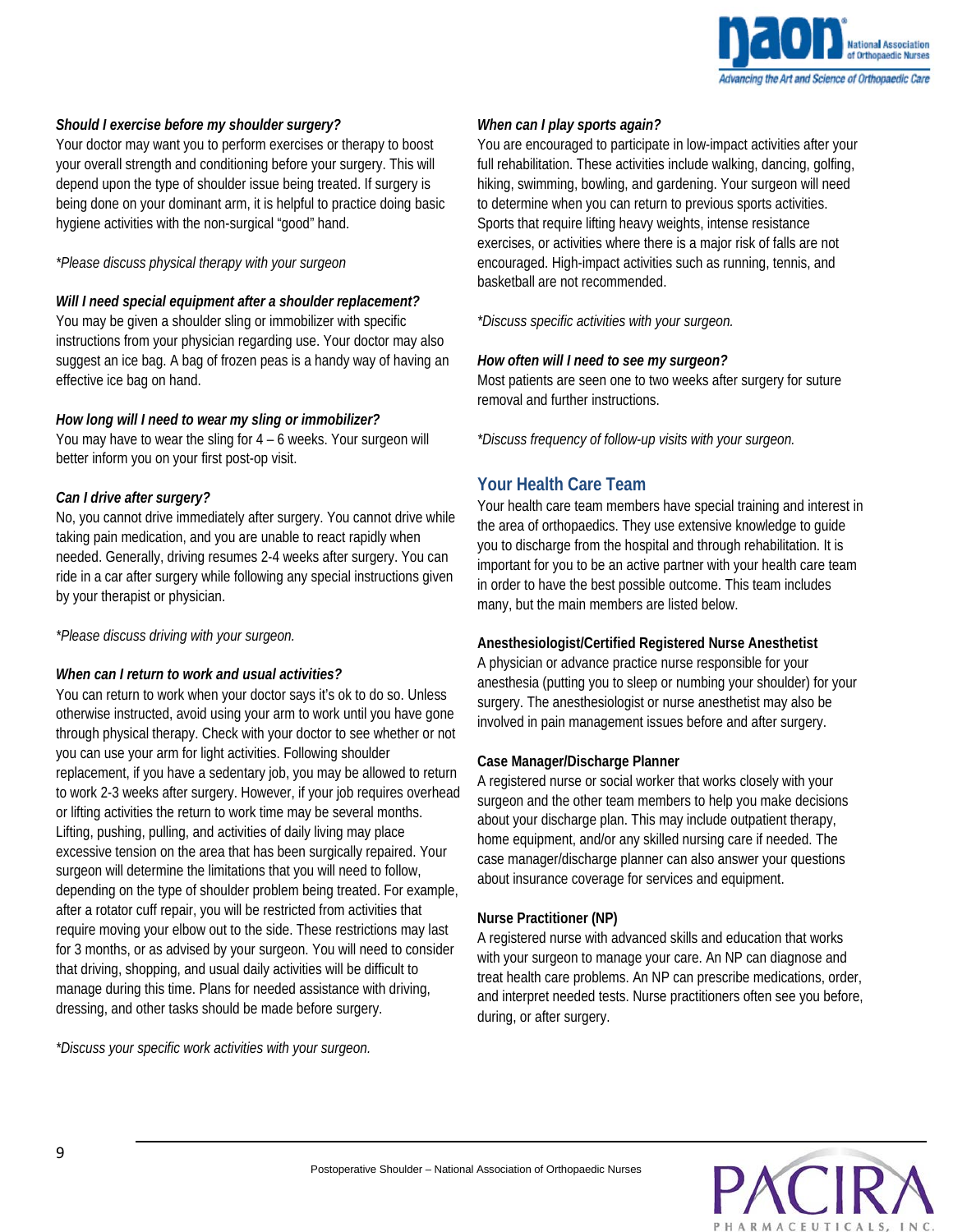## **Occupational Therapist (OT)**

A healthcare professional responsible for planning safe ways for you to complete your daily activities, such as bathing. The OT may partner with the physical therapist (PT) to complete your exercise routine. The OT offers ideas to assist you to create a safe home environment. Adaptive equipment is used to simplify self-care tasks while conserving energy.

## **Orthopaedic Surgeon**

A physician/surgeon that performs your shoulder surgery and directs your care. This doctor guides your rehabilitation and follows you through office visits.

## **Physical Therapist (PT)**

The physical therapist plans your physical rehabilitation after your shoulder surgery. This therapist will help you regain range of motion, muscle strength, and balance to walk safely, as having your arm in a sling may affect your balance.

## **Physician Assistant**

A health care professional that works with your physician to prescribe, diagnose, and treat health care problems. Physician assistants often see you before, during, or after surgery.

## **Registered Nurses (RNs)**

Professional nurses that are responsible for managing your bedside nursing care following your surgery. Nurses use the surgeon's instructions to guide your care. RNs provide education to you and your family about your health and safety needs. This includes information before and after surgery and helps you plan for your discharge from the hospital. RNs also provide care and education in your surgeon's office.

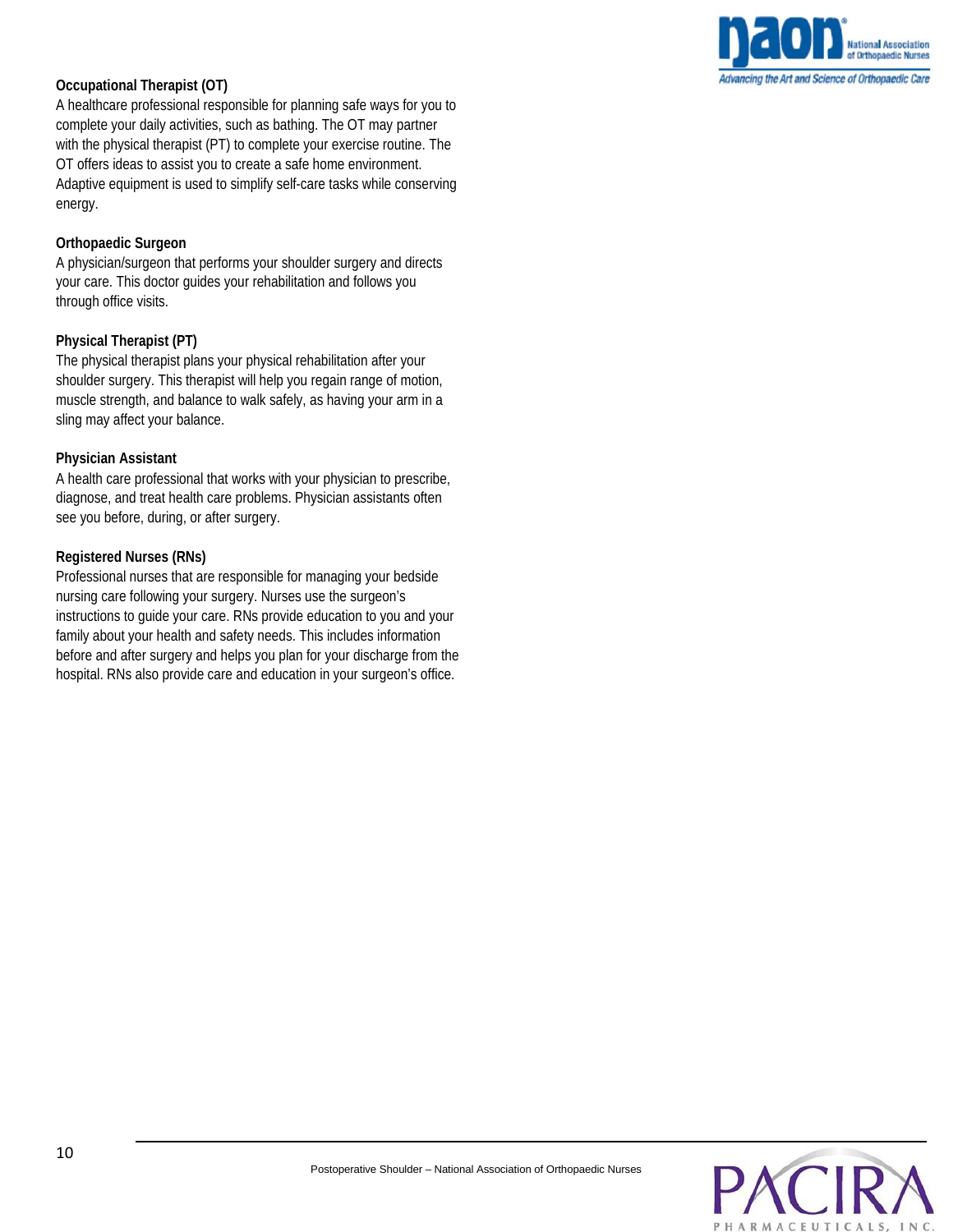

## Before Surgery Checklist

## **6-8 Weeks before Surgery**

## **Advanced Health Care Directive (Advance Directive, Living Will)**

- If you do not have an Advanced Health Care Directive, this is a good time to complete one before your surgery. This form will help explain your health care wishes to the health care team and hospital staff. Hospitals have the forms for you to complete if needed.
- If you already have an Advanced Health Care Directive, please bring a copy along to the hospital.

#### **Assistance**

Ask your spouse, children, neighbors, or friends if they can help you for a few weeks after returning home. The first few nights after your surgery, you should have someone in your home to assist you. Due to the effect of pain medication, having someone with you to help get to the bathroom at night is important for your safety.

#### **Blood Donation**

If your surgeon asks that you donate blood prior to surgery, you may do so 3-6 weeks beforehand.

*\*Discuss the need for blood donation with your surgeon*

#### **Dental Exam**

See your dentist before surgery. You can make that appointment now in case more than routine dental cleaning is needed. That way you'll have a clean bill of dental health prior to your surgery. Studies have shown that plaque on teeth is responsible for other infections such as pneumonia. Check with your surgeon to about the amount of time before or after surgery that dental work should be avoided.

## **Diet**

Eat as healthy as possible with the appropriate servings of fruits, vegetables, protein, whole grains, and low fat dairy. An adequate iron supply is important before surgery. Good sources of iron include lean red meats, fortified cereals, and leafy green vegetables such as spinach or kale.

- Discuss starting a multivitamin and iron supplement with your primary care doctor. These supplements may need to be stopped 1-2 weeks before surgery, so now is the time to get some benefit from the added nutrients.
- Fluids are important for helping you to have regular bowel movements. Most of that fluid should be water and juicy fruits and vegetables.

#### **Equipment**

There is standard equipment needed for everyone after surgery. A sling or immobilizer will be used after surgery. It will be provided either by your doctor's office, or in the hospital. Your nurses and therapists will teach you the appropriate method of applying and removing the sling. You may require a cane or other assistive device for balance. Your therapist will work with you and your doctor to determine if this is needed.

There is some equipment that often is not covered by insurance. Very handy for use after surgery are the items listed below. Most of the items can be found at a medical supply store. Some can be found at pharmacies, home improvement stores, or thrift stores.

- The sock aid is helpful to put on a pair of socks by yourself.
- The **reacher/grabber/dressing stick** can help to pull up your pants, reach for dropped items, and obtain items that are out of reach.
- The **long-handled sponge** can help clean hard to reach places during bathing.
- **Safety bars** can be installed by a handyman in the shower area and wherever else needed.
- A **tub bench/shower chair** allows safe transfer and sitting on it in the shower or tub.
- A **hand-held shower** is handy for bathing from the tub bench/shower chair.
- A **travel mug or thermos** with a secure lid allows safe transport of a liquid such as water.
- **Elastic shoe laces** are helpful to secure shoes instead of trying to tie laces after surgery.
- **Long-handled shoe horn** assists to put on shoes without bending.

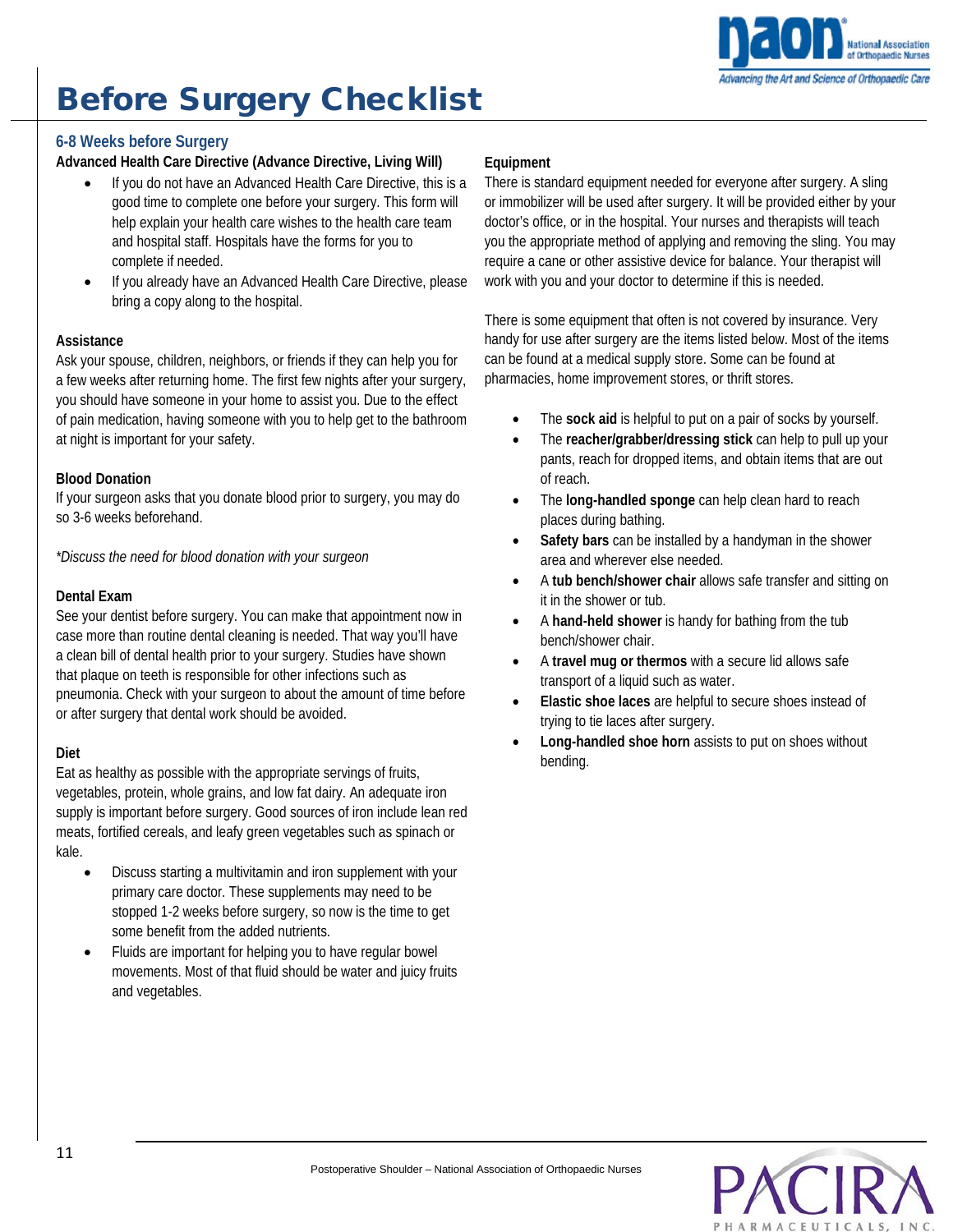

#### **Home Preparation Checklist**

- $\Box$  Purchase nightlights and place them in your bathroom, bedroom, and hallways.
- $\Box$  Keep interior and exterior stairways clear and well lit.
- $\Box$  Handrails are recommended on all steps and stairways. Make sure all handrails are sturdy, secure, and positioned so that you can use them with your "good" arm.
- $\Box$  Repair any loose carpeting on steps.
- $\Box$  Tack down loose carpet. Remove all scatter rugs.
- $\Box$  Make sure all rooms are well lit and light switches are easily accessible.
- $\Box$  Clear all hallways and walkways of clutter and wires.
- □ Make sure all pathways are wide enough to accommodate you.
- $\Box$  Have a portable telephone with emergency numbers available to use.
- $\Box$  If you have pets, arrange for someone to assist with their feeding and care.
- $\Box$  Identify chairs with arms in the living and kitchen areas that are not too short or soft, as these may be difficult to rise from with using only one arm.
- $\Box$  Some people find sleeping in a recliner for the first few days after surgery is most comfortable. You may want to consider this, if you have access to one.
- Move the most often used kitchen items to an area that is readily reachable with your "good" arm.
- $\Box$  Make some meals that can be frozen and easily reheated.
- $\Box$  Arrange for someone to assist you with laundry, vacuuming, and other household chores.
- $\Box$  Place a rubber mat or non-skid adhesive on the floor of the tub or shower

#### **Pre-Surgical Medical Appointments**

You may be asked to see your primary care doctor prior to surgery. Ask your surgeon which tests are preferred prior to surgery so you can tell your primary care doctor.

- EKG (electrocardiogram)
- Lab work
- Chest x-ray
- **Urinalysis**

*\*Discuss needed tests with your surgeon*

#### **Smoking**

Smoking is known to cause breathing problems. It can also decrease the rate of healing. Try to decrease smoking or seek methods to stop. Your primary care doctor can offer ideas to do so.

#### **Weight Loss**

Seek the assistance of a dietitian or exercise specialist if weight loss is a goal. Your primary care doctor can make a referral for you.

#### **Work**

Ask your surgeon to sign a work release form\*. Notify your employer of the time needed per your surgeon's recommendation, as this will vary with the type of surgery being performed and the type of job you do.

*\*Discuss the need for a work release with your surgeon*

## **10-14 Days Before Surgery**

#### **Church or Synagogue**

Notify your church or synagogue as desired for requested prayers or visitors while you are in the hospital.

#### **Mail**

Arrange for someone to collect your mail or place it on hold at the post office.

#### **Medications**

Discuss with your physician when or if you need to stop certain herbs or medications. Many of these medications prolong bleeding time.

Medications that are often stopped prior to surgery include:

- Aspirin
- Some anti-inflammatory medicines (like Motrin®, Aleve®, etc.)
- Some vitamins
- Fish oils
- Herbal supplements (such as ginseng, gingko biloba, garlic pills)
- Herbal teas
- Fortified cereals that contain vitamin E
- Pain medications that contain aspirin

Some over the counter and prescription pain medications can continue until the time of surgery.

Please be honest about your drug and alcohol use. It is important to know as it can relate to your anesthesia and pain management.

*\*Discuss which medications should be stopped and when with your surgeon; this includes Xarelto®, Pradaxa®, Plavix®, Coumadin®, and pain medications*

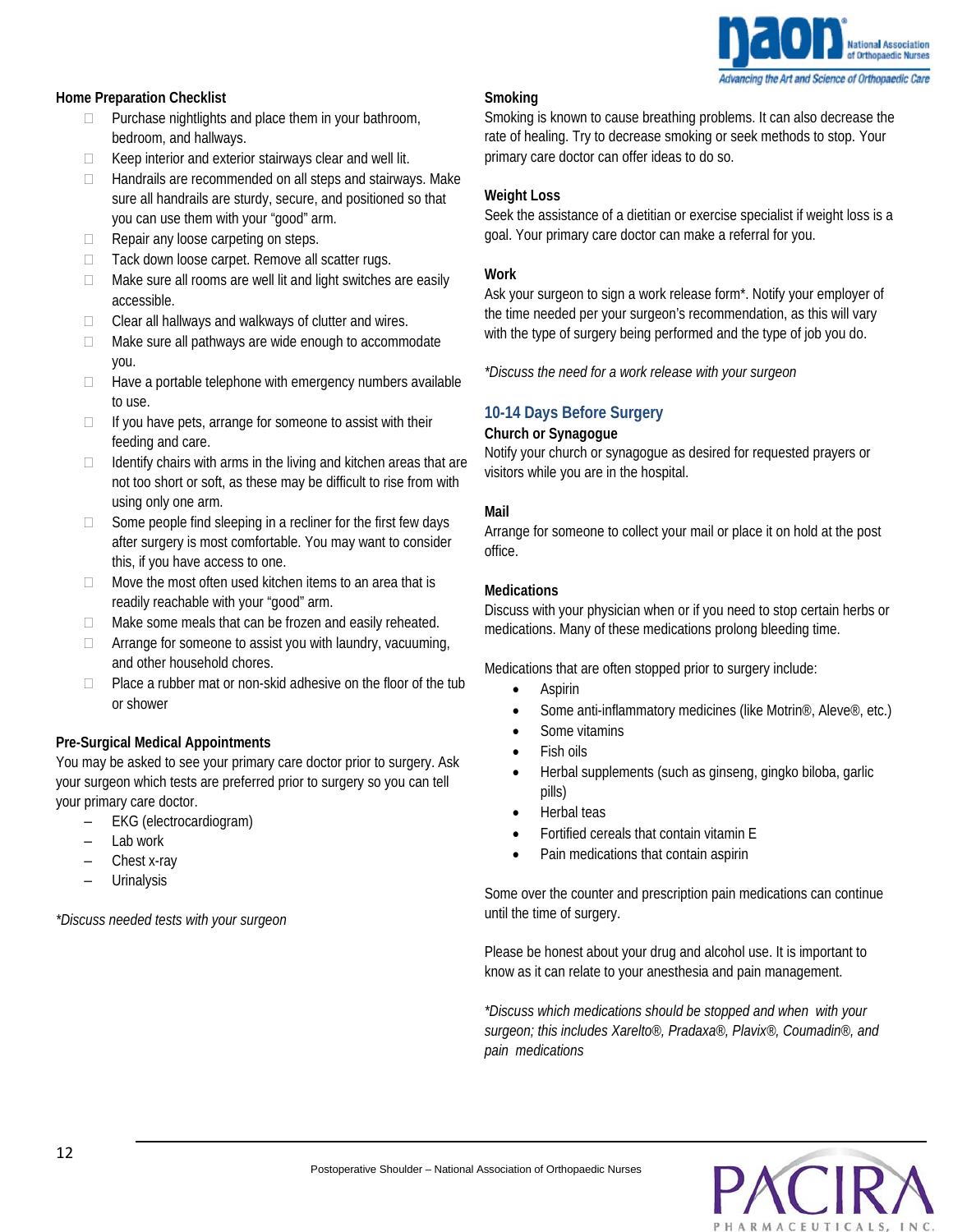

## **Several Days before Surgery**

## **Bills**

Pay bills so they are up to date through a few weeks after your return home.

## **Clean**

Clean up the house, including vacuuming the carpets. Do laundry.

## **Groceries and Supplies**

Purchase food items and needed supplies that can be used after your return home. It's handy to have bags of frozen peas or corn on hand as they can be used for ice packs.

## **Infection**

Notify your surgeon's office right away if you think you may have an infection of any kind: bladder, skin, tooth, etc. If you wear artificial nails, have them removed.

## **Transportation**

Confirm how you will get to and from the hospital. You are not allowed to drive yourself home from the hospital. Your arm will be in a sling or immobilizer, therefore it will be difficult to safely climb into a truck or SUV that requires you to step up. Take this into consideration when arranging your ride home from the hospital.

## **1 Day/Night Before Surgery**

## **Pack**

## Items to include are:

- $\Box$  Your most current list of medications and supplements, noting which ones have been stopped and when. Include a list of allergies.
- $\Box$  Loose button front pajamas or short nightgown and short robe if desired
- D Underwear
- □ Loose fitting button front shirt, top, or dress. Elastic waist bottom which does not require you to tie or zip with both hands.
- $\Box$  Slippers with backs and rubberized sole or walking sneakers/shoes with Velcro® closures or elastic shoe laces
- □ Socks
- $\Box$  If your surgery requires an overnight stay: Personal toiletries (toothbrush, toothpaste, denture cleanser/cup, deodorant, air freshener, electric or other razor, shaving cream, comb, no powders), make-up, and mirror if desired
- Eyeglasses
- $\Box$  Hearing aid and batteries
- $\Box$  CPAP machine settings, tubing, and machine
- □ Long-distance calling card or cell phone and charger, important telephone numbers (include person bringing you home)
- □ Driver's license or photo ID, insurance card, Medicare/caid card
- □ Copy of your Advanced Health Care Directive
- $\Box$  Hard candy or gum
- □ Small amount of cash
- $\Box$  Pack this education information so you can review items with your health care team

## **Do Not**

- Do NOT eat or drink anything after the time you were instructed. Ice chips, gum, or mints are not allowed.
- Do NOT bring valuables no jewelry, credit cards, checkbooks, cash >\$20
- Do NOT bring your own medications, unless told that you should bring them.

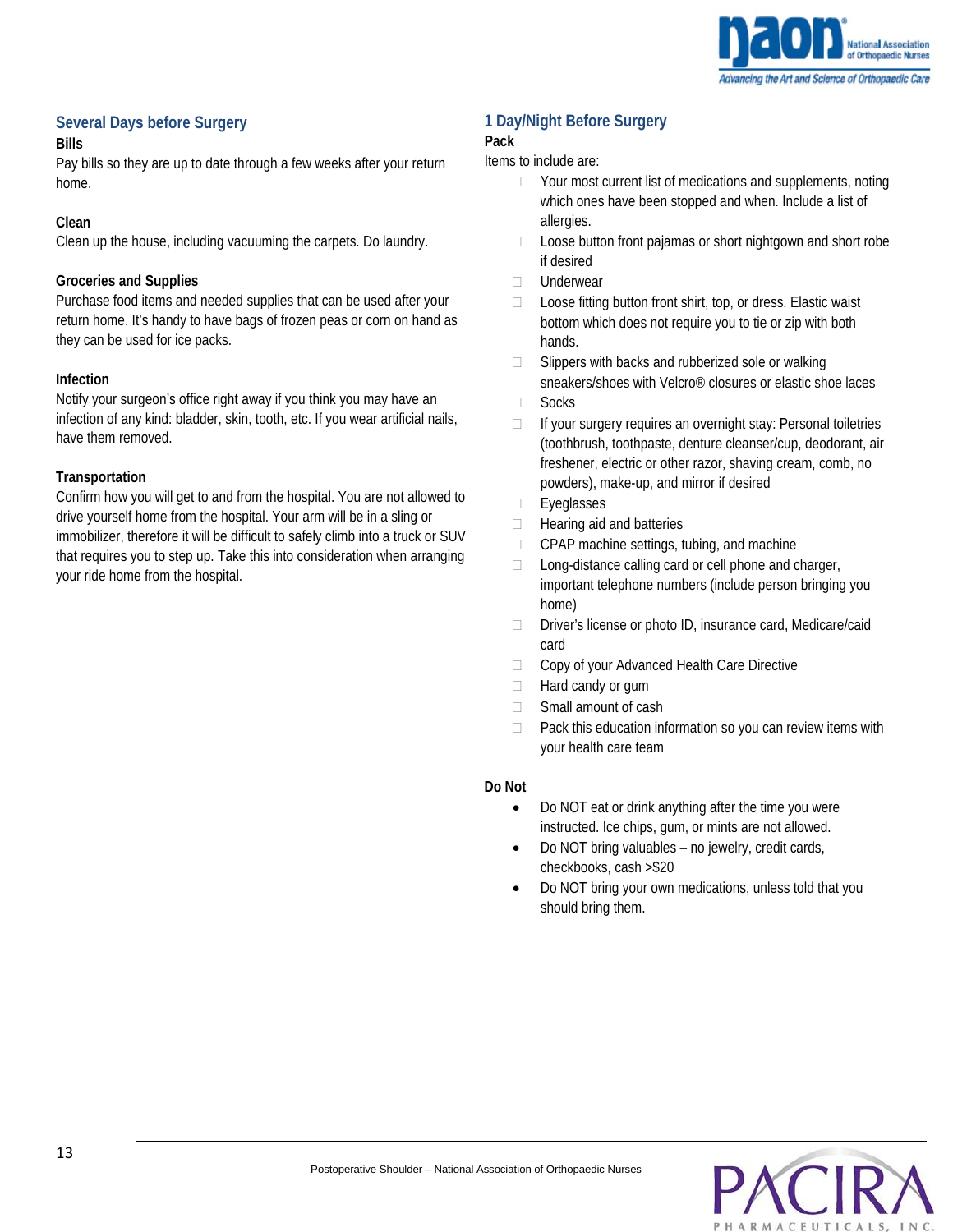

## **Do Shower**

The night before or morning of surgery, wash your hair and rinse it well. Shower using any special soap that is given to you by the hospital or surgeon office.

- Do not shave at or near your affected arm. Shaving may increase your risk of infection.
- Pat dry with a clean towel
- Do NOT use lotions or powder
- Apply newly washed pajama/nightgown or clothes
- Sleep on freshly laundered linens

## **Day of Surgery**

Do not wear makeup and jewelry; remove fingernail and toenail polish. If you take a beta blocker medication, take it and any other medications that you have been directed to take before surgery. Take these only with a small sip of water. Take insulin or anti-diabetic medication as instructed by your internal medicine doctor. Do not eat or drink anything. You may brush your teeth. It's important to arrive at the hospital on time or even earlier than your appointment time.

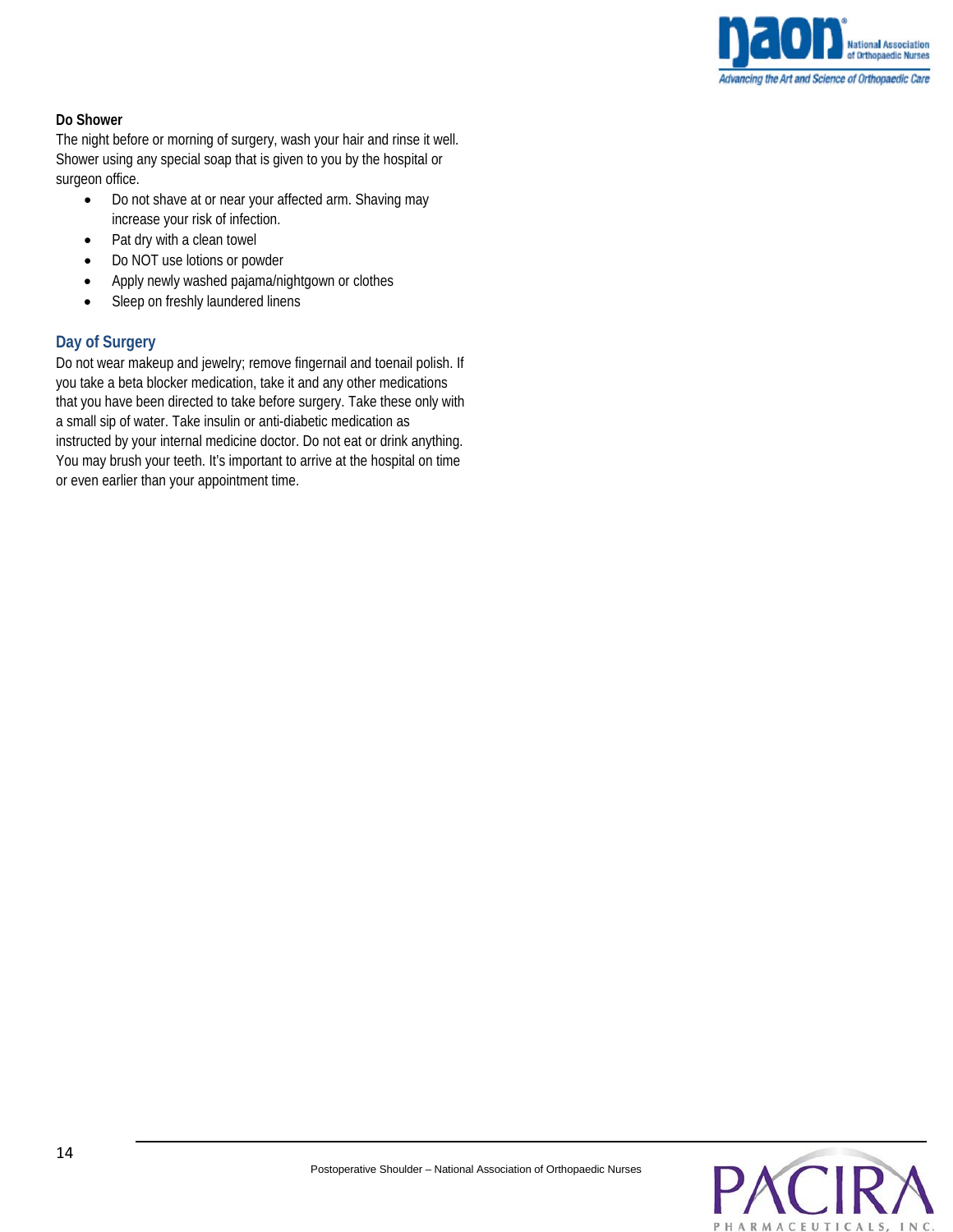## Hospital Care



## **Day of Surgery**

The morning of surgery there may be additional forms that you will need to complete. You will be taken to the pre-op area where nurses will prepare you for surgery. You will be given a hospital gown and asked to change. You may have an IV started in your vein. You will discuss your anesthesia with an anesthesiologist or nurse anesthetist. You may be given medication to relax. You will be taken to the operating room for your surgery. After your surgery is completed, you will be taken to the PACU/recovery room for up to several hours. Nurses will watch you closely until you are stable and then transport you to the hospital unit or the area where you will be until you are safe to go home. Your surgeon will talk with your family after surgery has ended.

## **Activity**

Once your surgery is over your surgeon will decide whether your arm should be in a shoulder splint, sling, or immobilizer. This will help with protection as well as positioning of your shoulder. This will not prevent you from beginning and participating in physical therapy. Exercises typically begin on the day after surgery with an emphasis on moving the shoulder, wrist, and hand. For the first 8 -12 weeks the focus on physical therapy will be on achieving full motion, but not strength. With surgeon approval, strengthening exercises will begin at about twelve weeks from the time of surgery. This time is necessary to allow the tissues to heal.

#### **Breathing**

There may be an oxygen tube in your nose immediately after your surgery. You will do deep breathing and coughing exercises. You may be asked to use a breathing device as well. This is done to expand your lungs and help get oxygen to your tissues.

## **Circulation**

It is important to move around to help your blood circulate. You therapists will work with you to teach you exercises and evaluate your balance with one arm being immobilized.

There may be snug stockings and/or sleeves wrapped around your legs or feet. If present, the sleeves fill with air and then relax. These are used to decrease your risk of blood clots.

Smoking is not allowed in the hospital. Ask for stopping assistance as needed.

## **Pain Control**

You will have some pain. The goal is to get the pain low enough so that you can rest and take part in physical therapy. You may receive pain medication through your IV. You may have a nerve block. You may have pain pills. It is important that you take your pain pills with food to avoid GI upset Or you may have a combination of any of these. An ice pack may be used on your shoulder to lessen pain and swelling. Your pain should lessen every day.

## **Food/Fluids**

You will have fluids going through your IV at first. The IV will be stopped when you are eating and drinking well.

You may start with a liquid diet when you first wake up. Your nurse will help you decide when you can eat solid food. Increasing food slowly can help to avoid nausea that sometimes happens after anesthesia or use of pain medication. You may not be very hungry for a while. It is important that you eat as best you can in order to heal well.

## **Going to the Bathroom**

When you get up for the first time, make sure that your nurse or significant other is available to assist you. Do not get up by yourself while you are taking any pain medications.

It may take a day or more to have a bowel movement. Anesthesia and pain medication can cause constipation. Drink plenty of fluids and eat whole grains, fruits, and vegetables. A stool softener or laxative can help normal bowel function to return.

## **Wound Care**

You may have a dressing on your shoulder. You will be given instructions about the dressing when you go home. Your incision may have sutures, staples, or steri-strips.

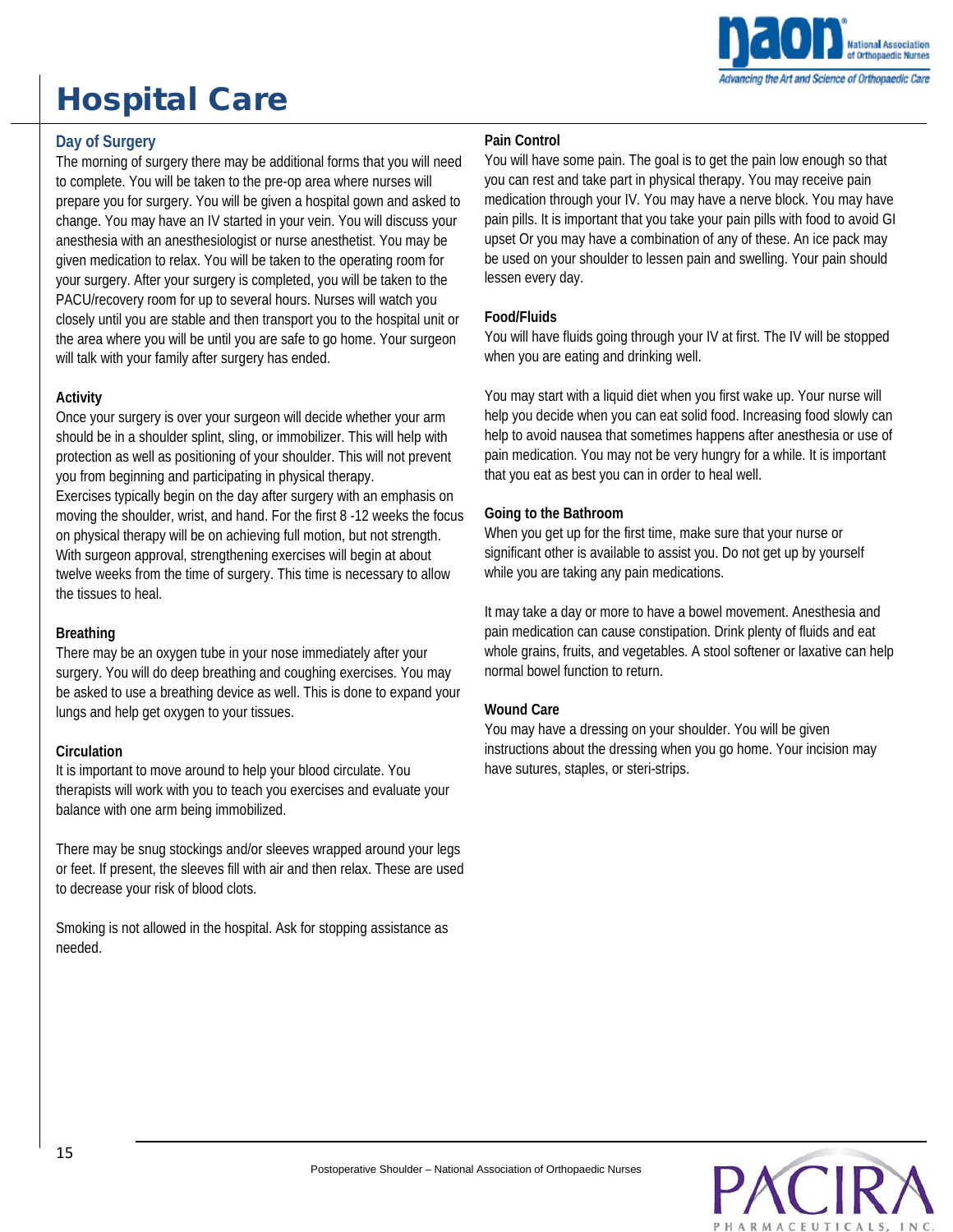

## **Day after Surgery to Discharge (if you are staying overnight in the hospital)**

- Your surgeon will visit you while you are in the hospital. Your shoulder dressing will be changed.
- Continue to cough and deep breath.
- You will walk to the bathroom with assistance.
- Solid food will be offered. Drink fluids to keep hydrated.
- You will switch to pain pills if pain medication had been given through your IV.
- Wear loose clothes. You will work with therapists to practice exercises. Repeating exercises throughout the day will help you gain strength. Your therapist will show you how to remove your sling or immobilizer for bathing and dressing.
- Discuss discharge options and needed equipment with the case manager/discharge planner. You will be discharged to home if you have met therapy goals. You will be discharged to a skilled nursing or rehabilitation facility if you do not meet therapy goals

## **When You Are Discharged from the Hospital**

Depending on the type of surgery you are having, you may go home on the day of surgery.

- Shoulder arthroscopy is considered an outpatient procedure, therefore you will not need to stay overnight in the hospital.
- For open shoulder surgery, you may be released from the hospital one to two days after surgery.
- For shoulder replacement surgery, you may be in the hospital for 2 days.
- If you are going to be discharged to a short term rehab facility (Skilled Nursing facility) you will be in the hospital 3 days or per insurance requirements.
- Your surgeon and physical therapist will talk with you about the importance of limiting any sudden or stressful movements to the arm for several weeks or longer.
- Even though your incision may look small, the work done to correct problems inside your shoulder joint may be quite extensive. Therefore, you should not participate in any activities that involve pushing, pulling, and lifting until you are given permission from your surgeon.

## **Special Considerations for Shoulder Replacements:**

- Therapy will be prescribed per your surgeon's recommendation. This may include pendulum exercises (refer to exercise section) and gentle elbow range of motion several times daily.
- Avoid reaching out to the side
- Avoid turning the arm in or putting your hand across the body.
- Do not use the arm to push yourself up in bed or from a chair because this requires forceful contraction of muscles.
- Do not lift anything heavier than a glass of water, until allowed by your surgeon.
- Avoid placing your arm in any extreme position, such as straight out to the side, or behind your body.

## **Your First Day at Home**

- It is a good idea to have a family member or significant other with you in case you need any help during this first day. If your surgeon or physical therapists have given you specific exercises to complete at home, they should assist you with them.
- If your surgeon ordered a sling or immobilizer for you for home use, wear as directed.
- Never use your arm to push yourself up in bed or from a chair. The added weight on your shoulder may cause you to re-injure the joint.

## **How to Cope in the First Week**

- You are encouraged to return to your normal eating and sleeping patterns as soon as possible.
- It is important for you to be active, but it is very important to increase your activity level or exercises only as your surgeon has directed.
- Consult with your doctor about returning to work, as this differs from patient to patient. If your job requires heavy lifting or climbing, there may be a delay for several months.
- Until you see your surgeon for your first follow-up visit, make certain that your wound stays dry and is not draining. If you notice any drainage or a foul odor from your incision, please contact your surgeon.
- If you develop a temperature greater than 100.5 call your surgeon.
- Your stitches or staples may be removed at 7-14 days after surgery. You may still experience pain surrounding the surgical site.

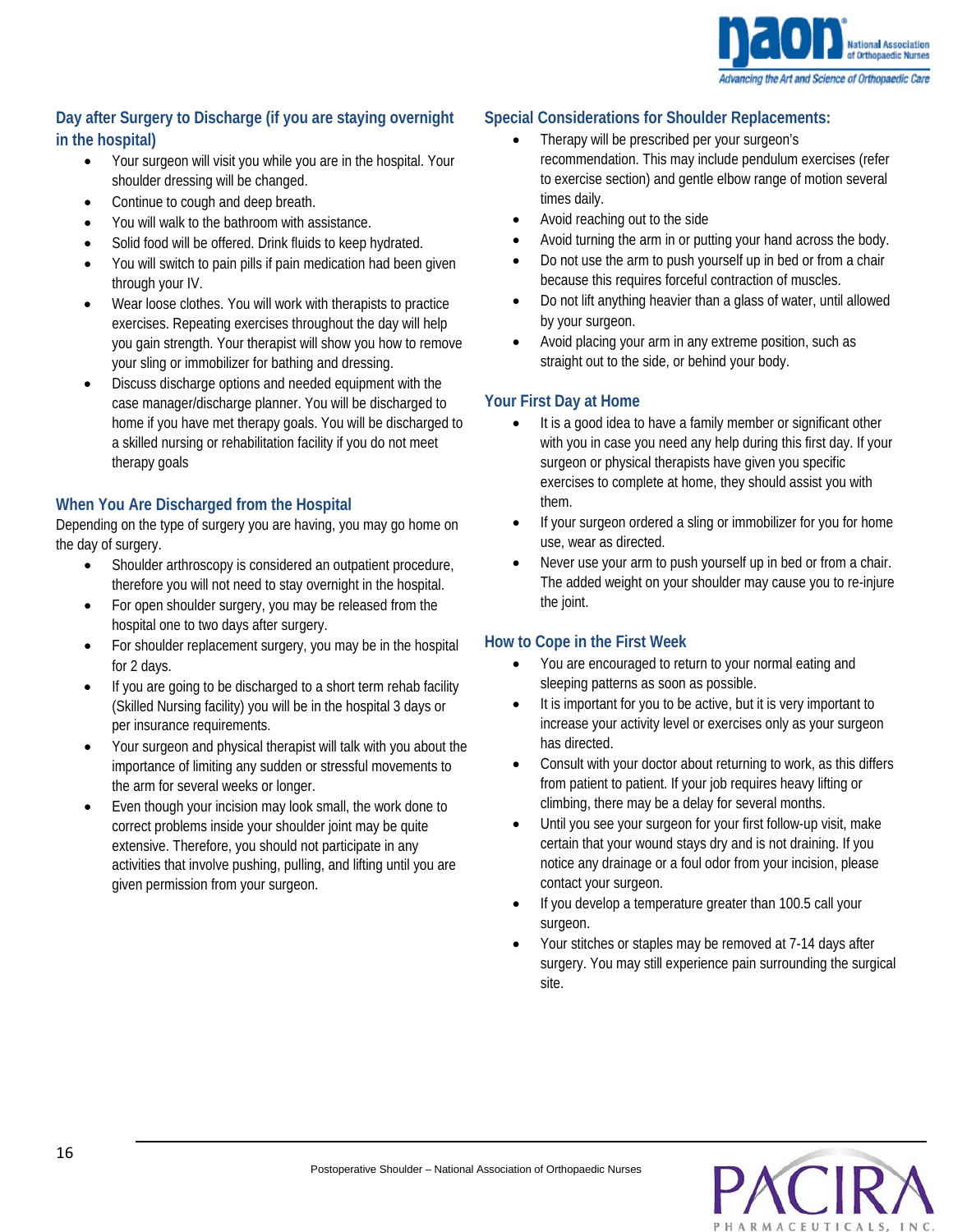

## Caring for Yourself at Home

## **Anticoagulant Medication**

- You might be given a prescription for an anticoagulant medication. This medication prevents clots from forming. The medication may be in pill or shot form (a tiny needle that goes into the abdomen).
- You may also need lab work done to make sure your medication is working properly.
- Take this medication for as long as directed by your doctor.
- Contact your doctor right away if you notice easy bruising, nosebleeds, or blood in your urine or stools.

## **Body Changes**

- You may have less of an appetite for a while. Be sure to drink plenty of fluids.
- Your energy level may be less than usual for a few weeks after surgery.
- Constipation may result from pain medication. Use a stool softener or laxative if needed.
- You are at risk to fall. When using a sling/ immobilizer your center of balance is altered. Therefore, take precautions not to fall.
- Coping with Stress
- Undergoing surgery can be a very stressful event for anyone. It can also be stressful to rely on others to help while you are healing. However, having support from friends and family is needed for full rehabilitation.
- Having realistic goals and keeping a positive outlook can help. Make note of small achievements.
- Some people find that deep breathing and relaxation techniques help.
- Many hospitals have resources available (social workers, counselors, spiritual care, etc.) if you need additional support. Remember to ask for help when you need it.

## **Discomfort**

It is important to take pain medication with food and as prescribed by your surgeon.

- It may be helpful to take your pain medication about 30 minutes before your planned therapy/exercise session.
- Don't wait until discomfort has the best of you to take medication.
- Do not drink alcohol or drive while taking pain medication.
- As you have less discomfort, start to decrease how many pain pills you are taking and how often you are taking them. Eventually, you will no longer need pain medication.
- Applying an ice pack to your shoulder for 20 minutes several times per day can help the discomfort too. Using a frozen pea or corn bag may be helpful.
- Change your position at least every 45 minutes during the day to avoid stiffness.
- Numbness around the incision may be temporary or permanent.
- Contact your surgeon if your discomfort does not respond to the above methods.

## **Equipment**

- You cannot get down into the bathtub until approved by your surgeon. Your therapist may recommend a shower bench or chair.
- Adaptive equipment such as a reacher, sock- aid, longhandled shoehorn, long-handled sponge, handheld shower, grab bars, and elastic shoe laces may prove useful to you as well.

## **Incision Care/Dressing Changes**

- Keep the incision clean and dry. You and your caregiver should wash your hands before and after changing your dressing.
- Your dressing should be changed every day. Condition of the incision should also be noted. There will be some swelling initially, especially after exercise.
- There should be no redness, hotness, odor, increased drainage, or opening of the incision. Call your surgeon's office if you notice those changes.
- Usually, sutures or staples are removed 10-14 days after surgery by a health care professional.
- If you do not know, call to find out whether or not to get your incision wet while showering.
- No Tub baths, No hot tubs, No swimming.
- After showering, pat the incision dry with a clean fresh towel. Do not rub the incision when drying.

## **Intimacy**

Generally, most people wait to resume sexual activity for a few weeks after surgery. Your incision, muscles, and ligaments need time to heal.

- You can usually resume sexual activity when you feel ready.
- The bottom or missionary position is usually the most safe and comfortable.
- It is important to only maintain positions that do not stress your shoulder.

*\*Discuss return to sexual activity with your surgeon.*

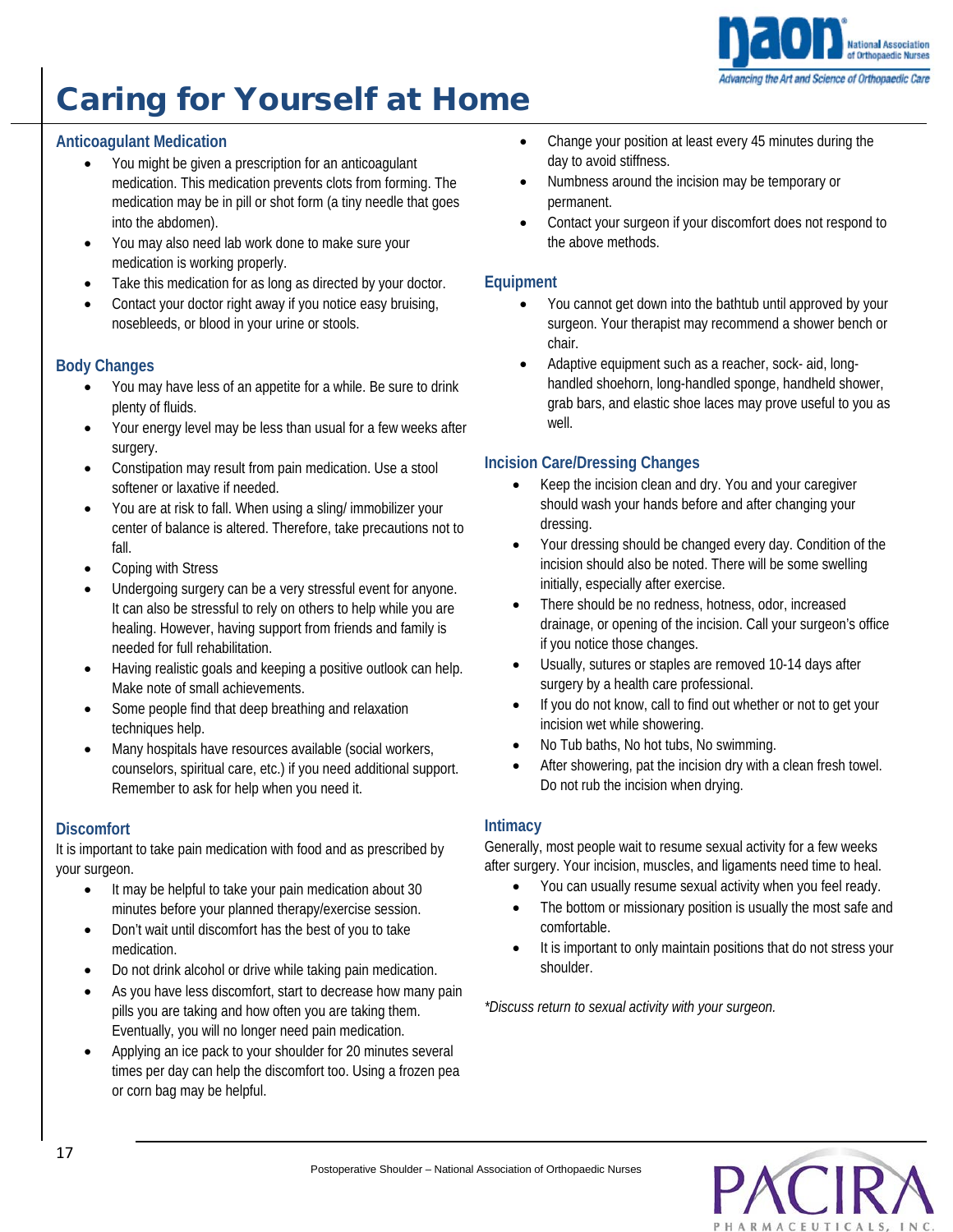

## Preventing/Recognizing Potential Complications

## **Infection**

- Hand washing (or an alcohol-based hand cleanser) is the most important step for preventing infection. You and your caregiver need to wash your hands prior to changing the dressing over your incision.
- Keep your incision dry, unless your surgeon has approved getting it wet.
- Eating a healthy diet and drinking plenty of fluids can help prevent infection too.
- After shoulder replacement surgery, your surgeon may recommend that you take antibiotics to prevent infection before you undergo future dental procedures or other invasive medical procedures. Be sure to discuss this during your first postoperative visit unless already done.

Contact your surgeon right away if you note any of the following:

- Increased redness, heat, or swelling around incision
- More or foul smelling drainage from incision
- Bleeding through the dressing
- Increased pain in the shoulder
- Persistent fever greater than 100° F or chills

Contact your primary care doctor if you think you may have an infection elsewhere. This includes bladder, sinus, tooth, etc.

## **Blood Clots**

You may be asked to wear snug stockings at home. If you are given anticoagulant medication, take as directed. Perform your exercises and walk. These are all ways to prevent blood clots. Contact your surgeon right away if any of the following occur:

- Pain or excessive tenderness in your leg or calf
- Redness of your calf
- Swelling in your foot, ankle, calf, or thigh
- A blood clot in the leg can move to the lung. This can lead to shortness of breath, chest pain, coughing up blood, or unexplained anxiety, especially with breathing. Call 911 for this medical emergency.

## **Weight Loss**

Following an exercise and walking program will promote wanted weight loss. A dietitian can make suggestions for a healthy weight loss meal plan. Talk to your surgeon about visiting a dietitian if desired.

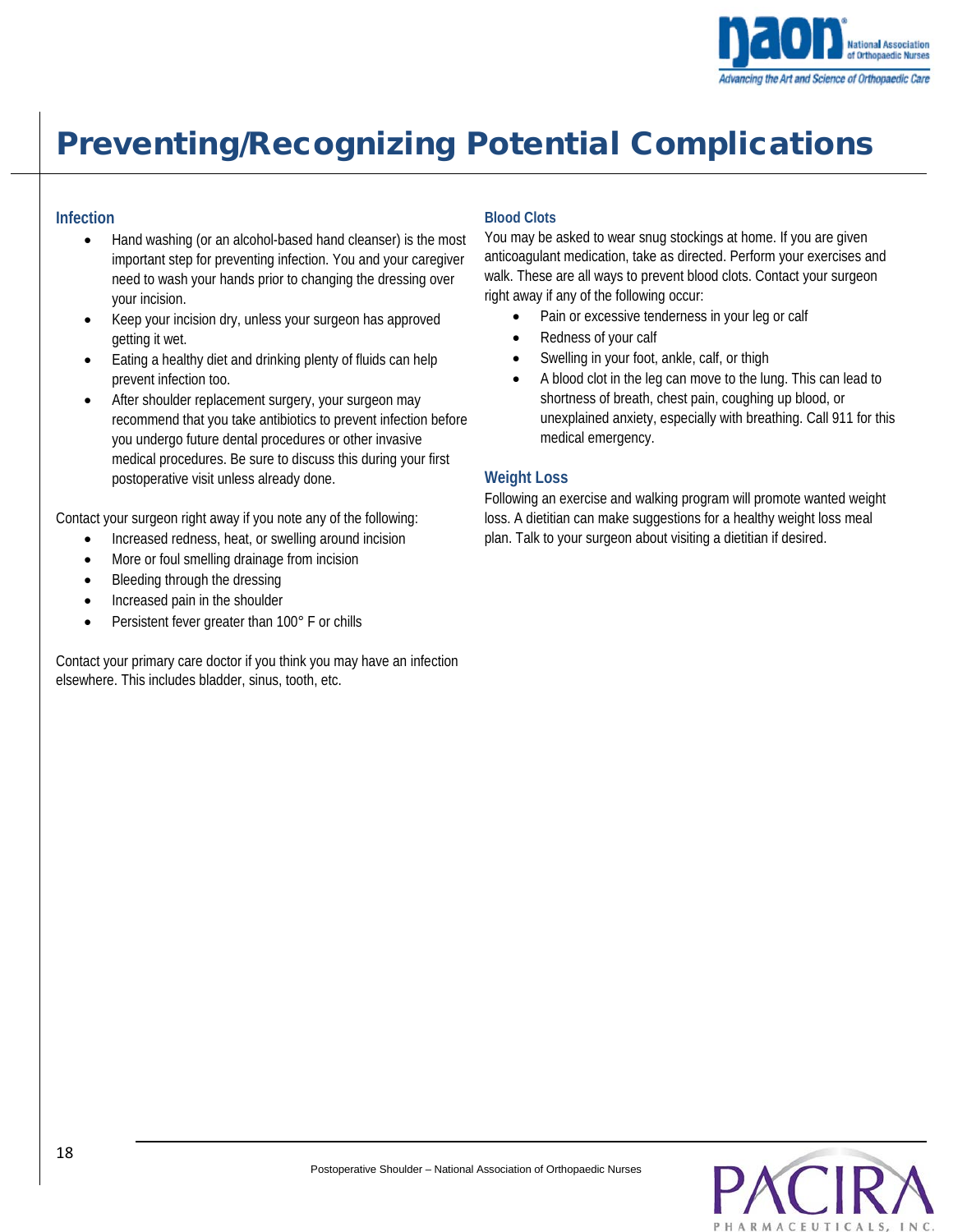

## Postop Exercises, Goals, and Activity Guidelines

Exercise after shoulder surgery is related to the type of repair involved. Progression of exercises is based upon the extent of shoulder surgery. Timeframes for the start and progression of exercises are determined by your surgeon. Your surgeon and physical therapist will inform you of your specific exercise/therapy plan.

Do not compare your progress with that of someone you know who has had the same type of surgery. Everyone is an individual. You will be instructed regarding the frequency of your home exercises, based on your overall shoulder soreness and level of morning discomfort. Copies of the exercises with pictures and instructions should be provided to you.

You will be told to use ice after your exercises. You may also be instructed to use ice 3-4 times per day for 20 minutes at each session. A family member may be taught to assist you with your exercises and daily activities.

## **A note about Range of Motion (ROM) Exercises**

You will be instructed to do ROM exercises. In the early recovery and therapy phases after your surgery, you will do Passive ROM exercises. Eventually you will progress to Active ROM exercises. When you are doing Passive ROM, it is important to relax your muscles and allow your helper to do the movement for your arm without you doing any of the work.

## **A note about Arthroscopic Surgery**

Although your incision site looks small, the repair done to the underlying structures may be extensive. It may be tempting to try to overdo it. Follow the precautions and exercise plan given by your surgeon and therapist. This plan takes into account tissue healing time for the muscles and tendons involved in your operation.

Once you have progressed to performing shoulder home exercises 3 times per day, the therapist may instruct you to start all of your initial exercises while you are lying on your back. In this position, the shoulder blade is supported, the muscles are more relaxed, and the effect of gravity is lessened. This allows you to progress through range of motion without increased stress on the rotator cuff muscles.

## **Arthroscopic Acromioplasty (Subacromial Decompression) Goals:**

- Regain range of motion (ROM) and shoulder strength
- Decrease pain and inflammation
- Minimize stress on healing areas, maintain posture
- Increase independence with activities of daily living (ADLs)

#### **Precautions/Activity Guidelines**

- You will need to wear a sling for a short period of time during the early healing phase. As soon as you are more comfortable, your doctor will remove the sling to begin exercise and use of the arm.
- Avoid motions that compress the subacromial structures. Care must be taken with moving the arm out away from the body.
- Overhead and lifting activities will progress slowly with therapy

## **Arthroscopic Rotator Cuff Repair**

#### **Goals:**

- During early healing phase (Post-op weeks 1-6) protect tendon repair while restoring motion and preventing adhesions
- During Active ROM phase (Post-op week 6-12) normalize motion, regain ability to use arm for ADLs, improve inflammation and pain, begin strengthening work with surrounding muscles
- During Strengthening phase (Post-op week 12-16) restore strength, power, and endurance, return to normal functional work and recreational activities

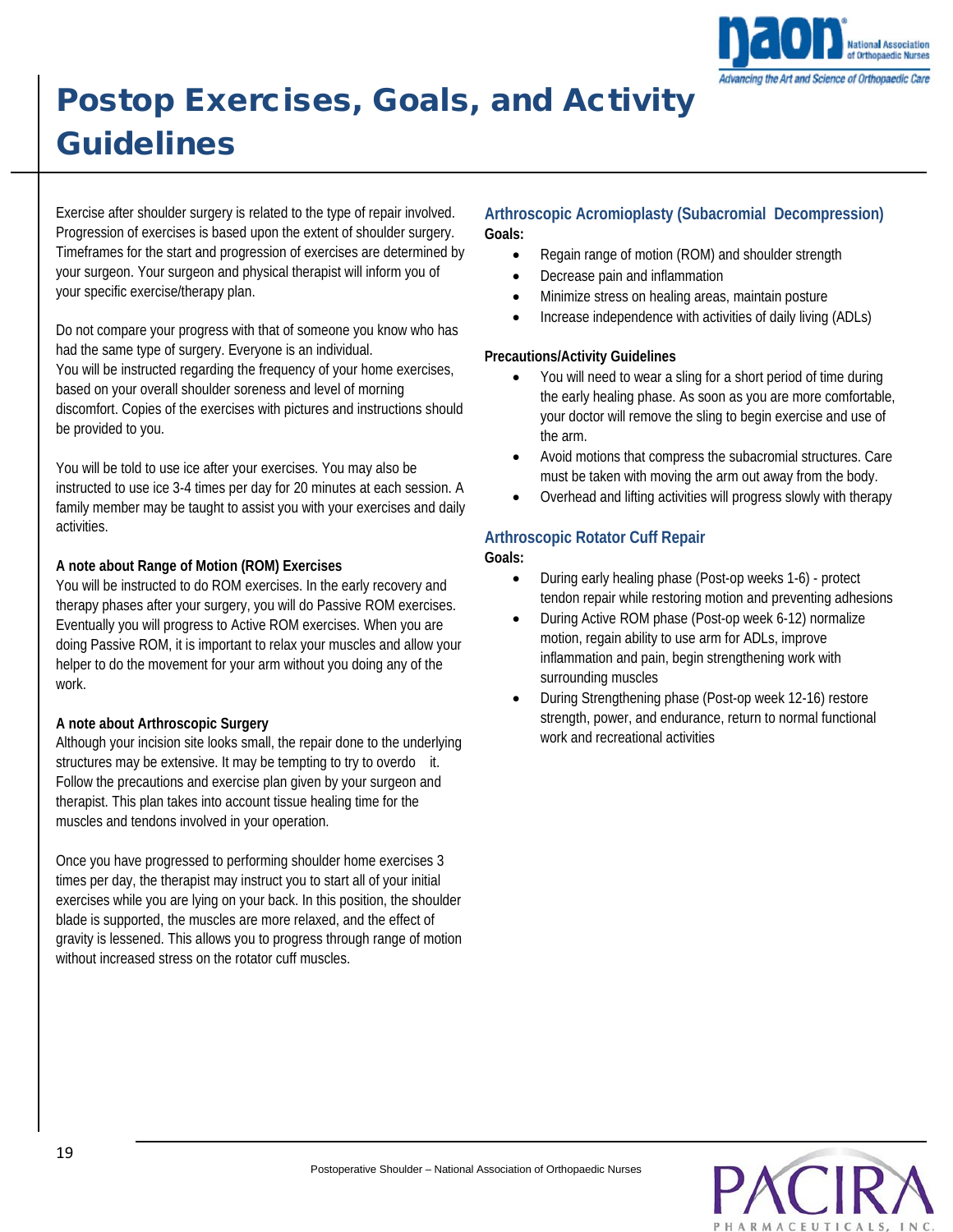

## **Precautions/Activity Guidelines:**

- Your surgeon may instruct you to wear a sling or immobilizer for as long as 4 to 6 weeks, depending on the size of your tear and the extent of repair needed. Immobilization of the shoulder joint is generally for up to 4 weeks. Your therapist will work with you to accomplish controlled weaning from the sling. The sling is worn at all times and is removed for bathing and exercises. There may be a small foam cushion between the arm and the body. This should remain in place, while wearing the sling.
- Do not actively move the arm away from the body. Follow your surgeon's instruction on rotating the forearm away from the body to protect repaired tendons and muscles. Do not reach behind your back with your operated arm.
- You may use your wrist, hand, and elbow for daily activities including eating, shaving, dressing as long as you take care not to move the operated arm away from the body, and it does not increase your pain.
- Do not use your arm to push up off the bed or out of a chair for six weeks following surgery.
- When using your keyboard and mouse, do not move your arm away from the body.
- Do not lift any object, even if you are bending the elbow.
- When showering, you may wash under the involved armpit by bending forward to let the arm hang freely, while reaching under with the opposite arm.
- When lying on your back, place a rolled towel under the elbow to support the arm. Many people find that lying on a 30 degree incline wedge in bed is more comfortable than lying flat. Sleeping in a recliner during the first few weeks after surgery may be recommended.

## **Arthroscopic Debridement of Labral Tears**

**Goals:**

- During motion phase (Post-op day 1-14) reestablish range of motion without pain, minimize loss of muscle tone and strength, decrease pain and inflammation
- During intermediate phase (Post-op week 2-4 increase muscle strength and stretching, improve ability to control shoulder movements
- During dynamic strengthening phase (Post- op weeks 5-7) increase strength, power, and endurance, improve ability to control shoulder movements, beginning sport-specific preparation activities
- During return to activity phase (Post-op week 8 and beyond) focus on exercises to prepare to return to full activity

#### **Precautions/Activity Guidelines:**

- After surgery, you will need to keep your shoulder in a sling for the amount of time determined by your surgeon.
- A gentle stretch and strengthening therapy program with passive ROM exercises will be initiated early on. You will be able to perform daily activities with caution according to therapists' directions and as directed by your surgeon.
- A more intense focus on bicep strengthening will occur when your sling is discontinued.
- It may be 3-4 months before the shoulder is fully healed.

## **Arthroscopic Labral Repair**

**Goals:**

- During immediate post-surgical phase (Post- op day 1-week 6) - prevent problems with immobilizing the shoulder, protect the surgical repair, decrease pain and inflammation
- During the intermediate phase- (Post-op week 7-14) gradually restore full passive and active ROM to the shoulder, restore muscular strength
- During the minimal protection phase (Post- op week 14-20) regain full ROM, continue to improve strength, power and endurance
- During the advanced strengthening phase (Post-op weeks 20- 26) - continue to increase muscular strength, power and endurance and progress to more usual function with the shoulder in daily activities
- During the return to activity phase (months 6-9) increase sport-related activities, advance strengthening and stretching

#### **Precautions/Activity Guidelines:**

- You will need to use a sling for several weeks, per your surgeon's instructions.
- This includes sleeping in the sling. When lying on your back, place a rolled towel under the elbow to support the arm. Many people find that lying on a 30 degree incline wedge in bed is more comfortable than lying flat. Sleeping in a recliner during the first few weeks after surgery may be recommended.
- Follow your therapist's instructions regarding restrictions on flexion, elevation and movement of your arm. These are related to the amount of the repair involved.
- Do not actively bend your elbow.
- You may be told to do hand gripping exercises.
- Rate of progression depends upon your individual tolerance and level of comfort.

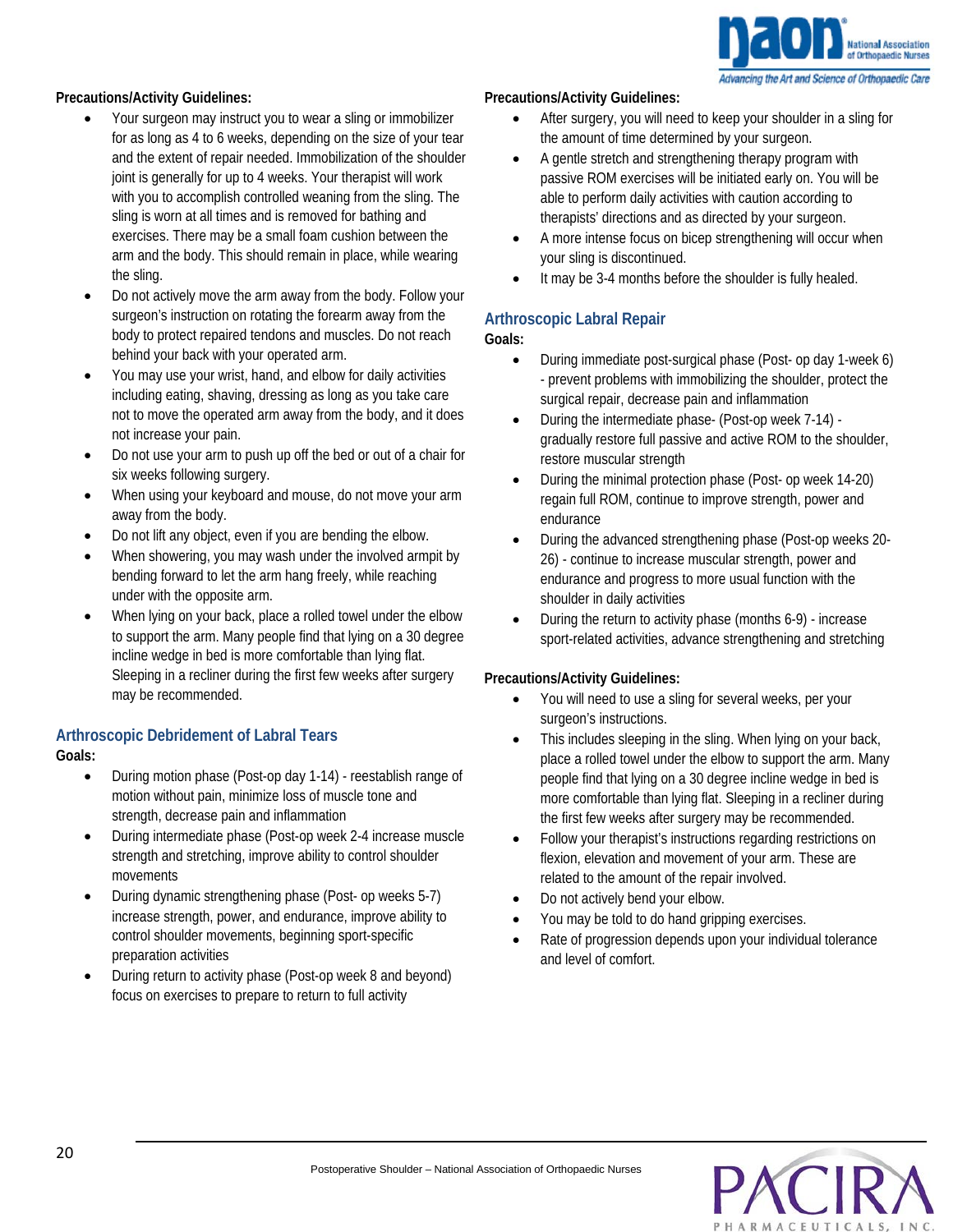

## **Open Shoulder Stabilization Surgery, (including Bankhart repair)**

## **Goals:**

- During the immediate post-surgical phase (Post-op day 1-21) decrease pain and inflammation, passive ROM, prevent overstressing healing tissues
- During the intermediate phase (Post-op week 4-5) continue to advance ability to move arm away from body and degree of passive ROM
- During strengthening phase (Post-op weeks 6-10) increase movement to reach full ROM with comfort, improve muscular strength , stability and endurance
- During the return to activity phase (Post- op week 10-20) gradually return to work, recreational, and sports activities.

## **Precautions/Activity Guidelines:**

- Do not lift any objects with operative shoulder
- The sling or immobilizer should be worn at all times, except for physical therapy. This includes sleeping. When lying on your back, place a rolled towel under the elbow to support the arm. Many people find that lying on a 30 degree incline wedge in bed is more comfortable than lying flat.
- Shower with the arm held at your side.
- As you increase your ability to participate in usual activities avoid stress to the shoulder with aggressive overhead strengthening exercises. Follow weight lifting precautions. Avoid contact sports/activities.

## **Shoulder Replacement Surgery (Arthroplasty and Hemiarthroplasty)**

**Goals:**

- During the immediate post-surgical phase (Post-op weeks 1- 4/6) - promote soft tissue healing, maintain prosthesis position, increase passive and active ROM, increase ROM of elbow and wrist, reduce pain and inflammation, increase independence with daily activities
- During the early strengthening phase (Post-op after weeks 4- 6) restore full ROM, establish stable movement of shoulder
- During moderate strengthening phase (Post- op weeks 6-12) increase activities, improve muscular strength, stability and endurance
- During the advanced strengthening phase (Post-op week 12 and up) - experience pain free movement, increase ability to use arm for all daily activities

## **Precautions/Activity Guidelines:**

- The sling should be worn as advised by surgeon. When your arm is out of the sling, just let it hang by your side. Do not use it.
- Your activities will be advanced under the supervision of your surgeon and therapist according to your progress, healing and comfort level.
- Therapy will be prescribed by your surgeon's office. Pendulum exercises and gentle elbow ROM should be done several times daily.
- For approximately 6-8 weeks after surgery, while lying on your back, a small pillow or towel roll should be placed behind the elbow. This prevents you from extending the shoulder joint and stretching the underlying muscles. You should be able to see your elbow when lying flat.

## **Until you are instructed otherwise:**

- Avoid turning the arm in or putting your hand across the body, avoid reaching out to the side, and do not place your arm in any extreme position such as straight out to the side or behind your body.
- Do not lift anything heavier than a glass of water until allowed by your surgeon
- Do not use the arm to push yourself up in bed or from a chair, as this requires forceful contraction of muscles

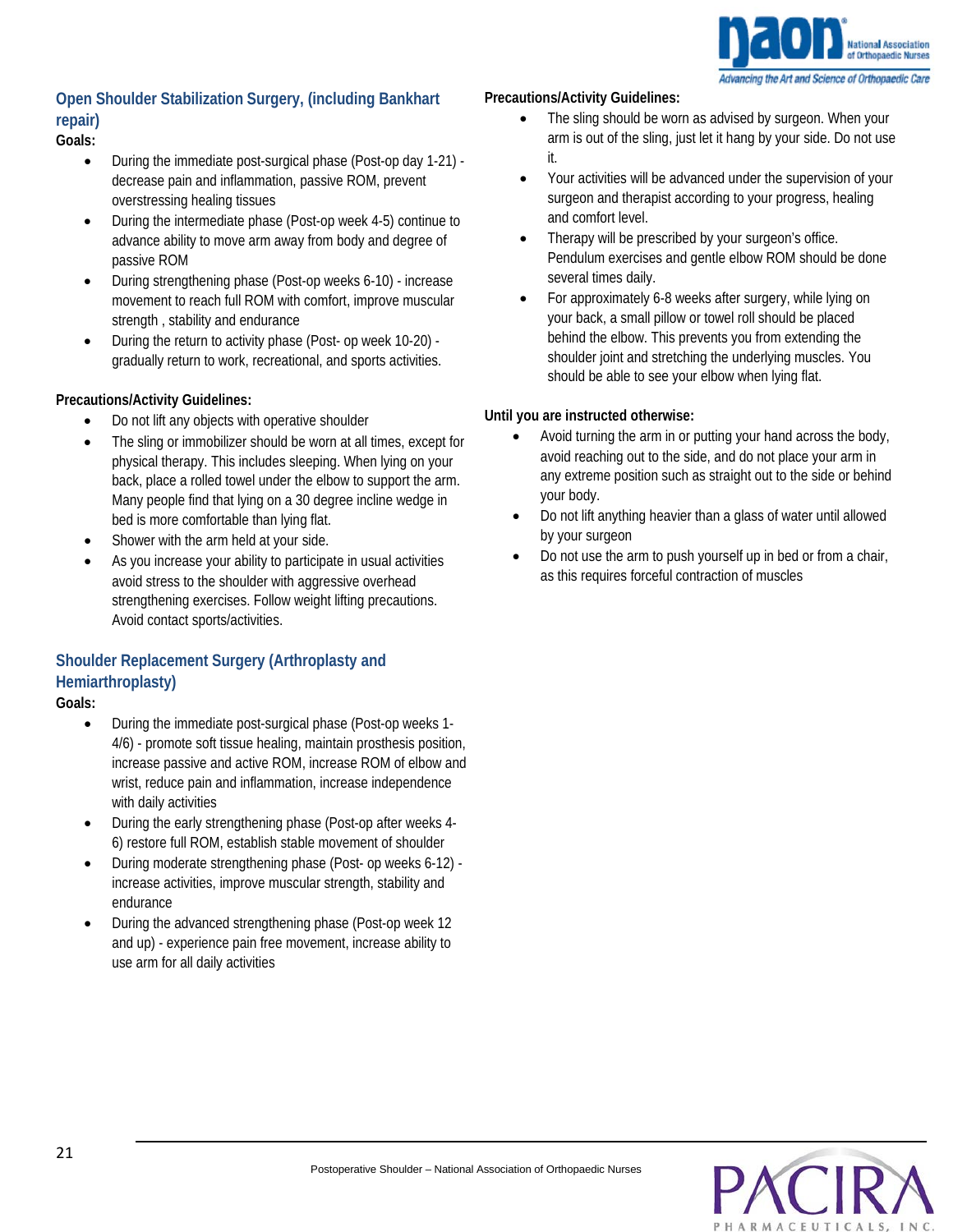## Exercises



The following exercises represent only a few of those that may be prescribed as part of your post- operative home exercise program. Review all exercises with your physical therapist. Perform your exercises 10-15 times, 2-3 times daily, unless told otherwise. Do not hold your breath while exercising.

## **Pendulum Hang**

For support, hold on to a stable object such as a counter with your unaffected arm. Lean forward 90 degrees at the waist. Allow the operated arm to gradually hang down. DO NOT actively use your shoulder muscles. Let the arm hang for up to a minute. Repeat 10 times.



#### **Circular Pendulum**

For support, hold on to a stable object such asa counter with your unaffected arm. Lean forward 90 degrees at the waist. Allow the operated arm to gradually hang down. Move your bodygently in a circular motion clockwise 10 times, then counterclockwise 10 times. DO NOT actively use your shoulder muscles. Let the motion ofyour body move the arm.



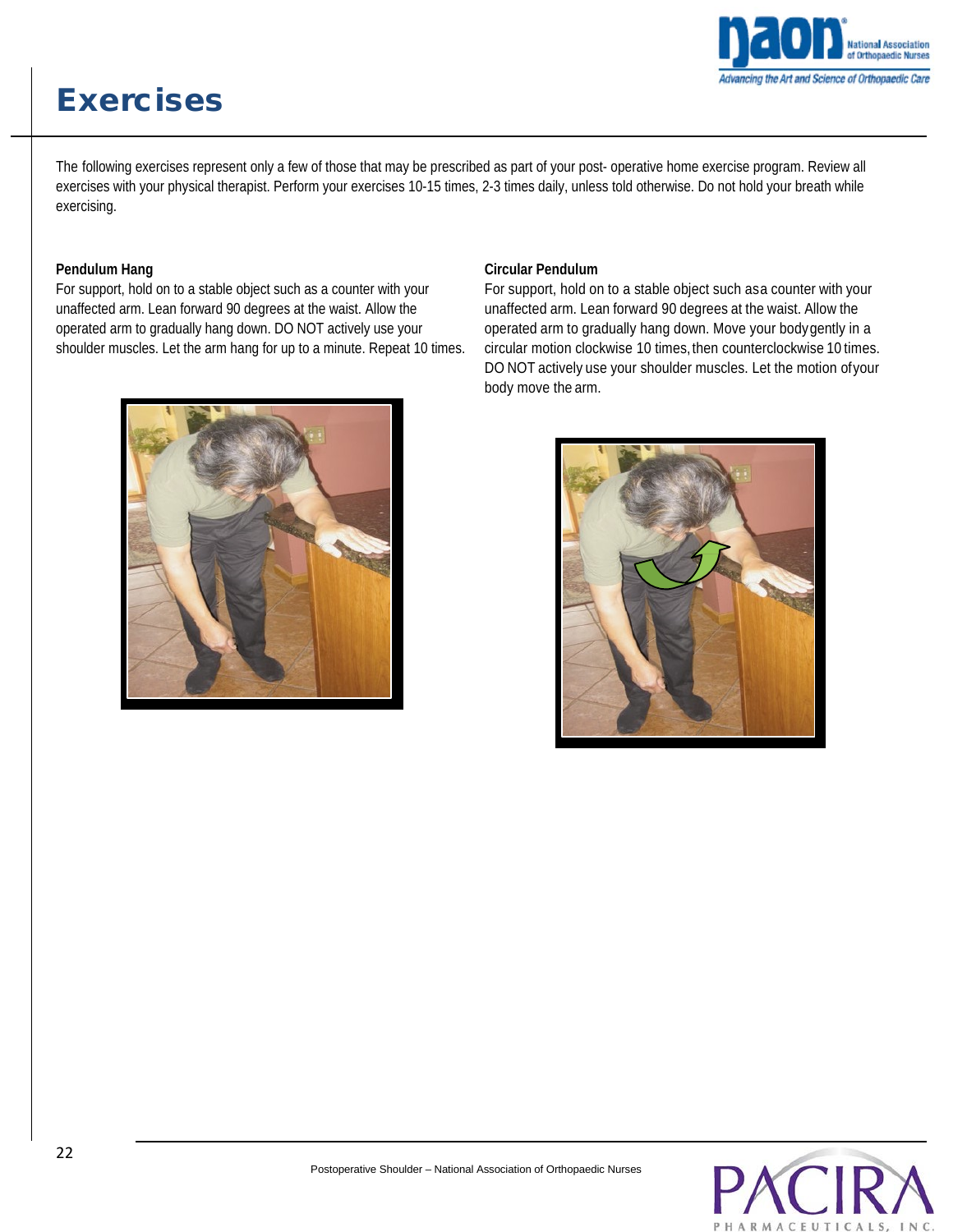

#### **Assistive Shoulder Flexion**

While lying down, clasp hands together. With your good arm, gently assist your operated arm up over your head. Keep elbows as straight as possible. Only move through a comfortable range of motion. Hold the position for 2-3 seconds.

Assist your arm back down to starting position with the good arm. Repeat 10 times.







#### **Shoulder Rotation with Support**

Support the operated arm and move the arm back and forth while keeping shoulder down and elbow straight. Repeat 10 times.





#### **Active Shoulder Flexion**

While keeping your elbow straight, raise the operated arm toward the ceiling. Hold in place for 10 seconds. Repeat 3 times.



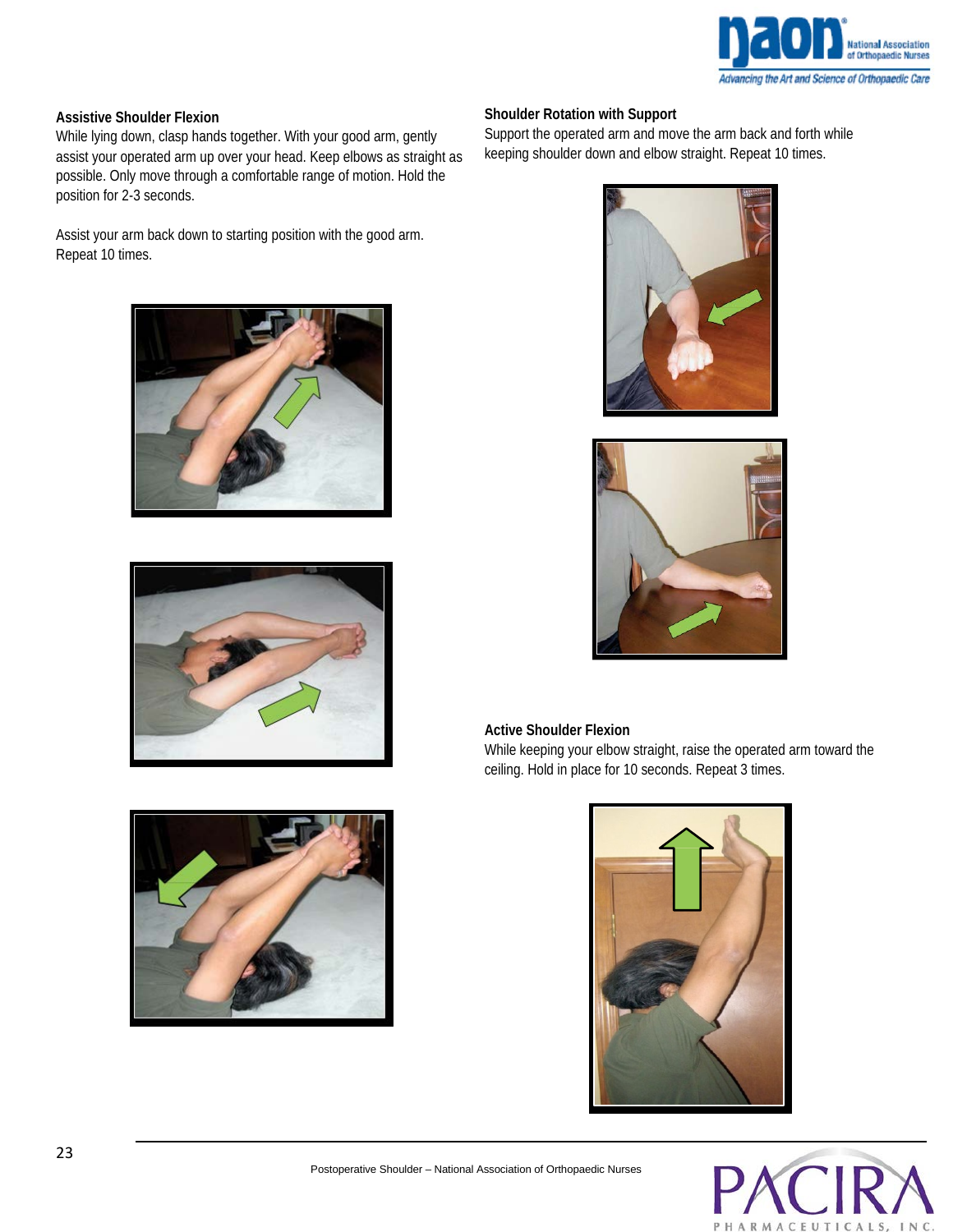

## Activities of Daily Living with a Sling

## or Immobilizer

## **Wearing a Shoulder Immobilizer or Sling**

A shoulder sling is used to support your arm after injury or surgery. It may also be used to limit movement or to raise the arm to reduce pain and swelling.

## **When to Wear the Sling**

- All the time until your follow up appointment and your surgeon directs you otherwise.
- As you need for comfort.
- Remove your sling each day to wash your arm or to do your exercises.

## **Putting on the Sling**

Your sling will have:

- A strap that fits over your shoulder and back
- A pouch or pocket to hold your elbow and lower arm

## **How to put on the sling:**

- 1. Start by sliding the closed end of the sling over your hand on the injured side.
- 2. Fit the sling on your arm so your elbow is back in the pocket as far it can go.
- 3. The long strap of the sling should go from the back of your injured arm, across your back to your other shoulder and down your chest. If you are not able to work the strap around, you may attach the strap to the fastener and then lift the strap over your head to the opposite shoulder.
- 4. Attach the long strap to the fastener on the sling near your wrist.
- 5. Adjust the length of the strap so your hand is always at or above the level of your elbow.
- 6. Move the pad on the shoulder strap near your neck so it feels comfortable.

## **Taking Off the Sling**

- 1. Loosen the fastener and take the strap out.
- 2. Gently remove the sling from the injured arm.

## **Care While Wearing the Sling**

Unless you have been instructed otherwise, follow these general care guidelines:

- Adjust the strap on the sling so your hand is slightly higher than your elbow. This helps reduce swelling.
- Be sure your elbow is back in the pocket of the sling as far as possible.
- Smooth the sling so there are no wrinkles along your arm that may cause sore spots.
- Remove the sling each day to wash your arm and shoulder.
- Use a damp washcloth to wash your armpit and skin. Dry well with a towel. Limit movement of your injured arm.
- Ask about exercises for your fingers, wrist and elbow.
- Your sling can be hand washed and air-dried. You may need to purchase another sling to wear while one is being cleaned.
- Talk to your doctor, nurse or therapist if you have any questions or concerns.

## **Bathing**

It is vital that you regularly loosen and/or release the sling/immobilizer to exercise and move your elbow, wrist and hand to prevent stiffness of these joints at least four times every day.

- 1. **GETTING WASHED:** For the first 3 weeks you may still be sore from the surgery, and you will probably need assistance washing your non-operative arm. You should not use your arm that just had surgery for this. It would be a good idea to use a shower with an extension for the water. Please remember to keep the surgical wounds dry and protected while washing. Waterproof dressings would be very beneficial to get from the hospital or your physician.
- 2. **GETTING DRESSED:** You will find it easier to wear clothes that open in the front. Dress your operated arm first. Sit on the edge of a chair or stand with your arm 'hanging' by your side. Slide your operated arm into the garment first using your unoperated arm. Let your operated arm hang loose, do not assist with your operated arm. Once this arm is fully in the sleeve bring the garment around your back and put the other arm in. Any fasteners must be fastened only with your un-operated arm. Once you have dressed your upper body, place your arm back in the sling.

The waist up can be washed with warm soapy water. Armpits are difficult to clean and complete regular washing is really important. Avoid using antiperspirant spray or until the incision is healed. At 6 weeks your function should be closer to what is 'normal' for you.

## **Feeding**

For the first few weeks it would be a good idea to eat only with the nonoperated hand.

## **Transferring**

Use only your non-operated extremity to help you get out of a chair, bed, toilet, or bath. After 6 weeks, you may return to using both extremities.

## **Sleeping**

You may find it easier to sleep on your back for comfort, with a pillow under your arm for support. You might find it comfortable to sleep sitting up in a chair.

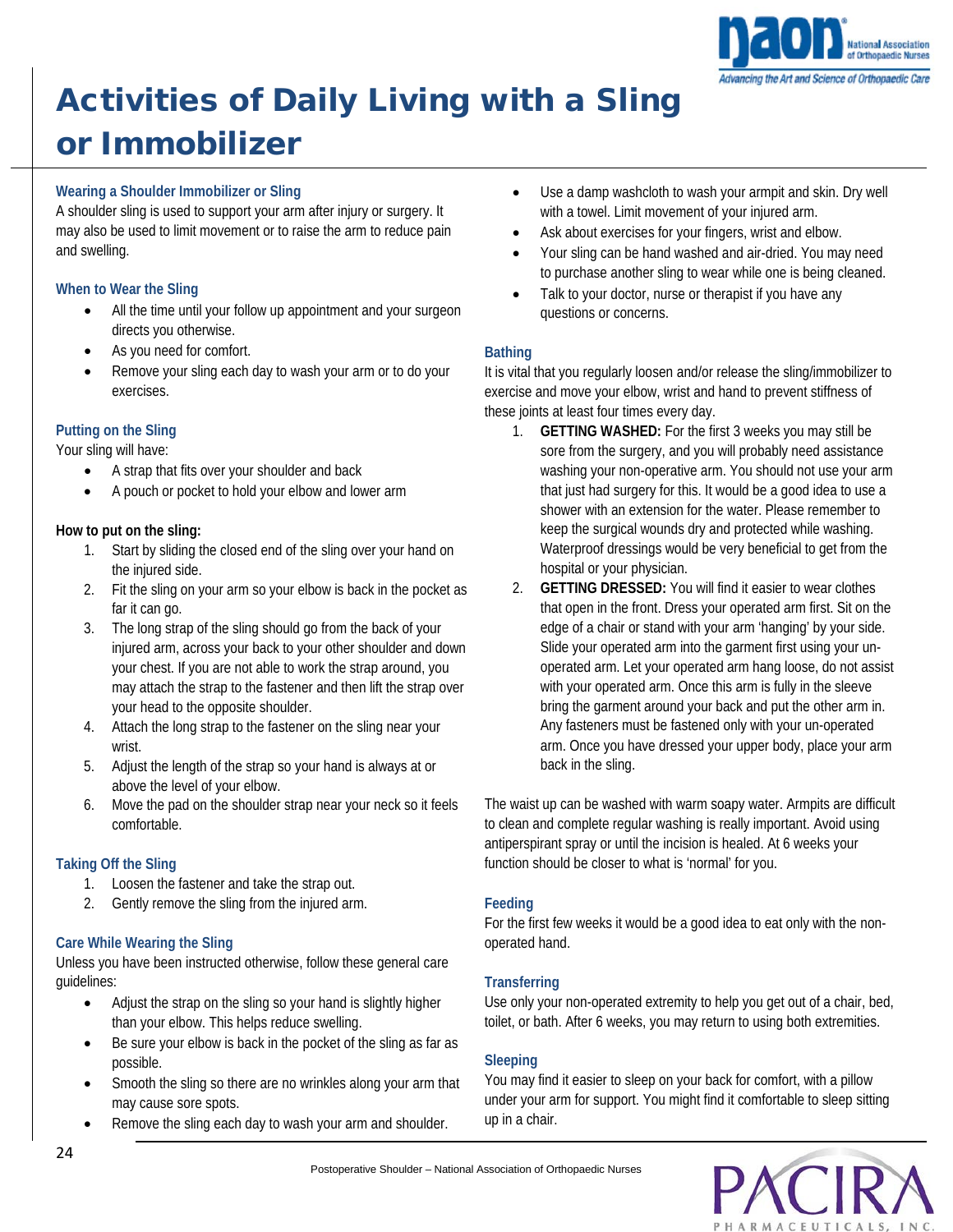

## **Kitchen Activities**

You should use your non-operated arm for all your kitchen activities

#### **Housework**

Light housework may resume after 6 weeks. Strenuous housework should be avoided until 3 months after your operation. Do not get your sling wet.

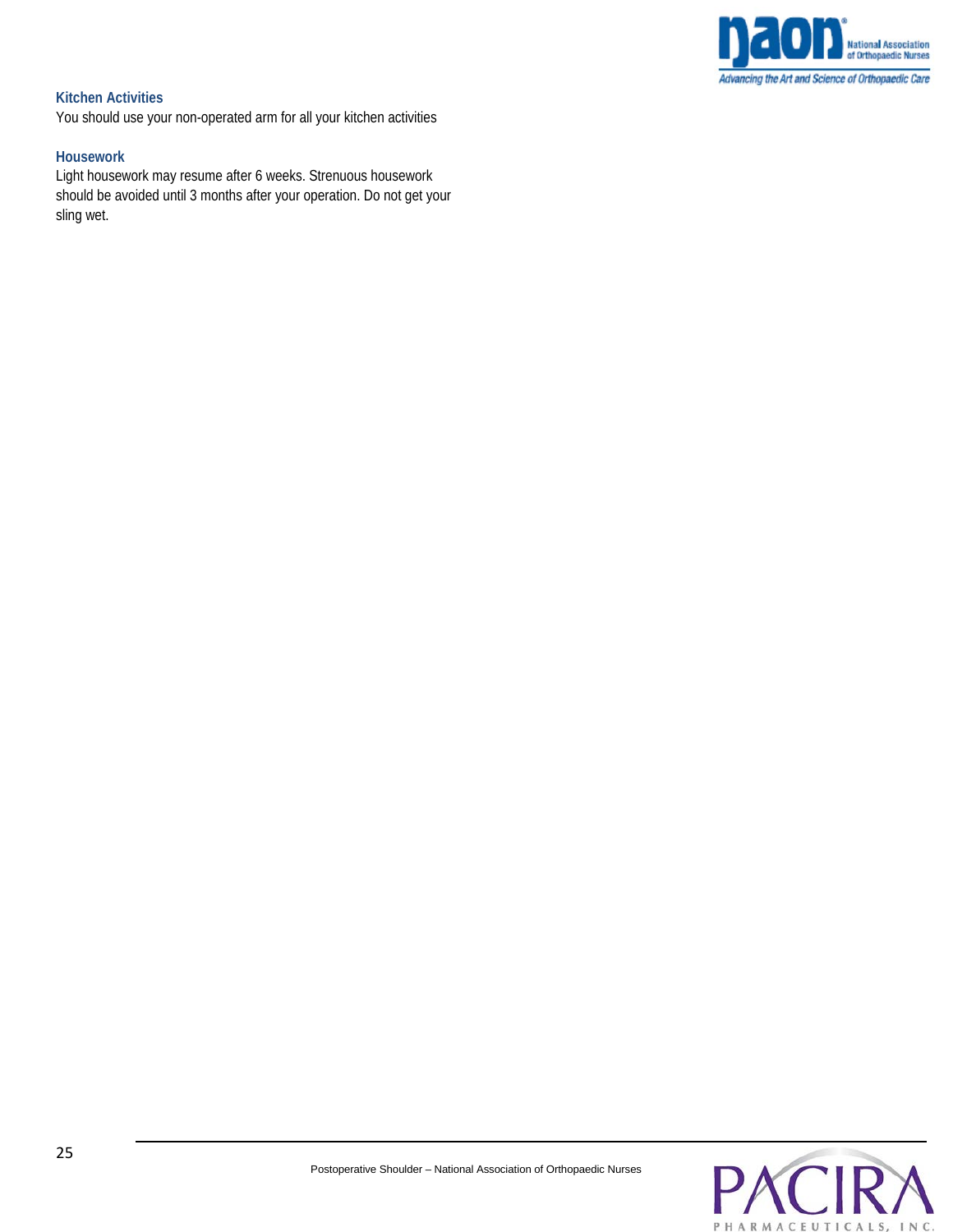## Appendices



## **Anesthesia Options**

There may be options for the type of anesthesia available for your shoulder surgery.

- General anesthesia means that you are given medications to put you to sleep.
- Nerve Block placement will provide pain relief from movement as well as sensation. It can be combined with pain medications that you take by mouth while you are in the hospital, as well as when you are discharged home.
- Talk with your anesthesiologist/nurse anesthetist about what options are best for you.

#### **Living Will**

If you have a living will, be sure to bring a copy of it with you during your preoperative appointment so that they can put a copy in your chart. If you do not have a living will and would like information about it, ask your nurse or a representative from the hospital as they should be able to provide you with information.

#### **Blood Donation**

Before your shoulder surgery, your surgeon may recommend that you donate your own blood just in case you need a transfusion after surgery. There may be an option to have family members donate blood for you as well.

If you donate your own blood or have family donate for you, it is important to bring the blood bank slip to your pre-operative appointment so that they have the information available for after your surgery.

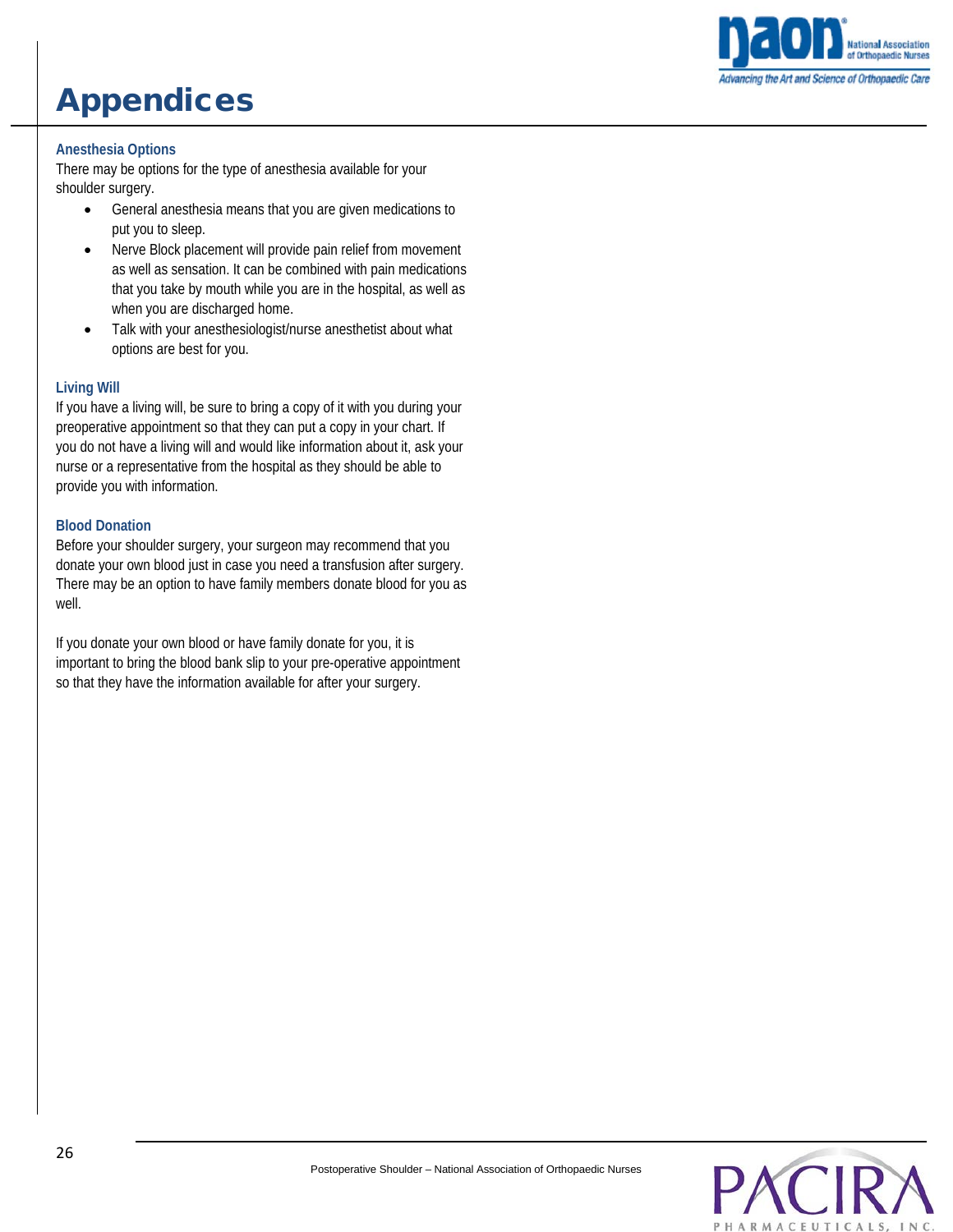

## **Important Phone Numbers**

| <b>Health Care Provider</b> | Name | <b>Phone Number</b> |
|-----------------------------|------|---------------------|
| Your Orthopaedic Surgeon    |      |                     |
| Hospital                    |      |                     |
| Home Health Care Company    |      |                     |
| Rehab Center                |      |                     |
| Outpatient Therapy Provider |      |                     |
|                             |      |                     |
|                             |      |                     |

## **Appointment List**

| <b>Preoperative Appointment</b> |        |  |
|---------------------------------|--------|--|
| Time and location               | Notes: |  |
|                                 |        |  |
|                                 |        |  |
|                                 |        |  |
|                                 |        |  |
|                                 |        |  |

| Day of Surgery    |        |
|-------------------|--------|
| Time and location | Notes: |
|                   |        |
|                   |        |
|                   |        |
|                   |        |
|                   |        |

| <b>Postoperative Appointment</b> |        |  |
|----------------------------------|--------|--|
| Time and location                | Notes: |  |
|                                  |        |  |
|                                  |        |  |
|                                  |        |  |
|                                  |        |  |
|                                  |        |  |